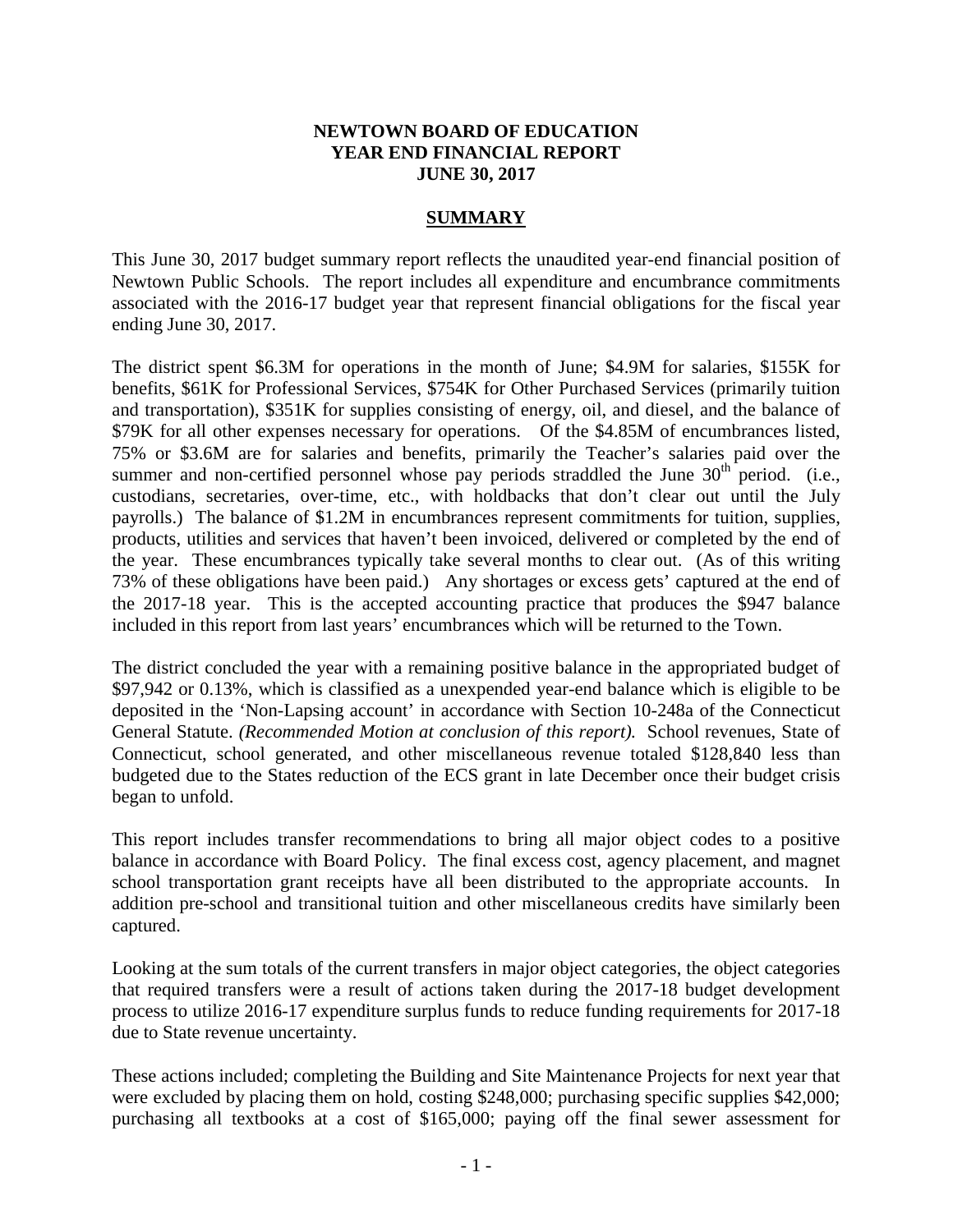\$95,000; and purchasing equipment for \$65,000. The total of these actions equals \$615,000. Comparing this amount to the final total to the Board of Education budget for 2017-18, there is alignment with the implemented adjustments (see enclosed schedule of budget adjustments).

Note the following items:

| C. Final Sewer Assessment                  | (\$103,273)   |
|--------------------------------------------|---------------|
| D. Building & Site Maintenance Projects    | $(\$26,727)$  |
| G. Delayed Maintenance Projects            | $(\$272,000)$ |
| H. Use of Current Year Expenditure Surplus | $(\$265,000)$ |
| <b>Total of These Adjustments</b>          | $(\$667,000)$ |

The majority of funds available to cover the increased expenditures in the year just ended came from the salary accounts \$356,000. This was followed by funds available in Employee Benefits \$43,000; Professional Services \$92,000; and Other Purchased Service \$74,000.

Over the course of the year the current transfers combined with the year to date transfers sum out as follows:

| 100 Salaries                     | $(\$411,000)$ |
|----------------------------------|---------------|
| 200 Employee Benefits            | $(\$43,000)$  |
| <b>300 Professional Services</b> | $(\$92,000)$  |
| 400 Purchased Property Services  | \$264,708     |
| 500 Other Purchased Services     | \$37,142      |
| 600 Supplies                     | \$84,150      |
| 700 Property                     | \$160,000     |
| 800 Miscellaneous                | \$0           |
|                                  |               |

The rationale for these transfers have been highlighted throughout the year in these monthly financial reports. The final recommended transfers are included in order to bring all major objects to a positive position. The operating guideline is generally to have all sub account object categories to be within \$5,000, plus/minus.

Many other balances of a less sizeable nature are evident and distributed within the attached financial report.

Hawley expenses to the Hawley Fund were as follows:

|    | 1) Natural Gas            | \$831    |
|----|---------------------------|----------|
|    | 2) Mural                  | \$2,000  |
|    | 3) Painting               | \$7,500  |
| 4) | <b>Carpet Replacement</b> | \$13,090 |
|    | 5) Tables & Chairs        | \$5,427  |

For a total expenditure of \$28,848 leaving a balance of \$30,332 in the fund on June  $30<sup>th</sup>$  this year.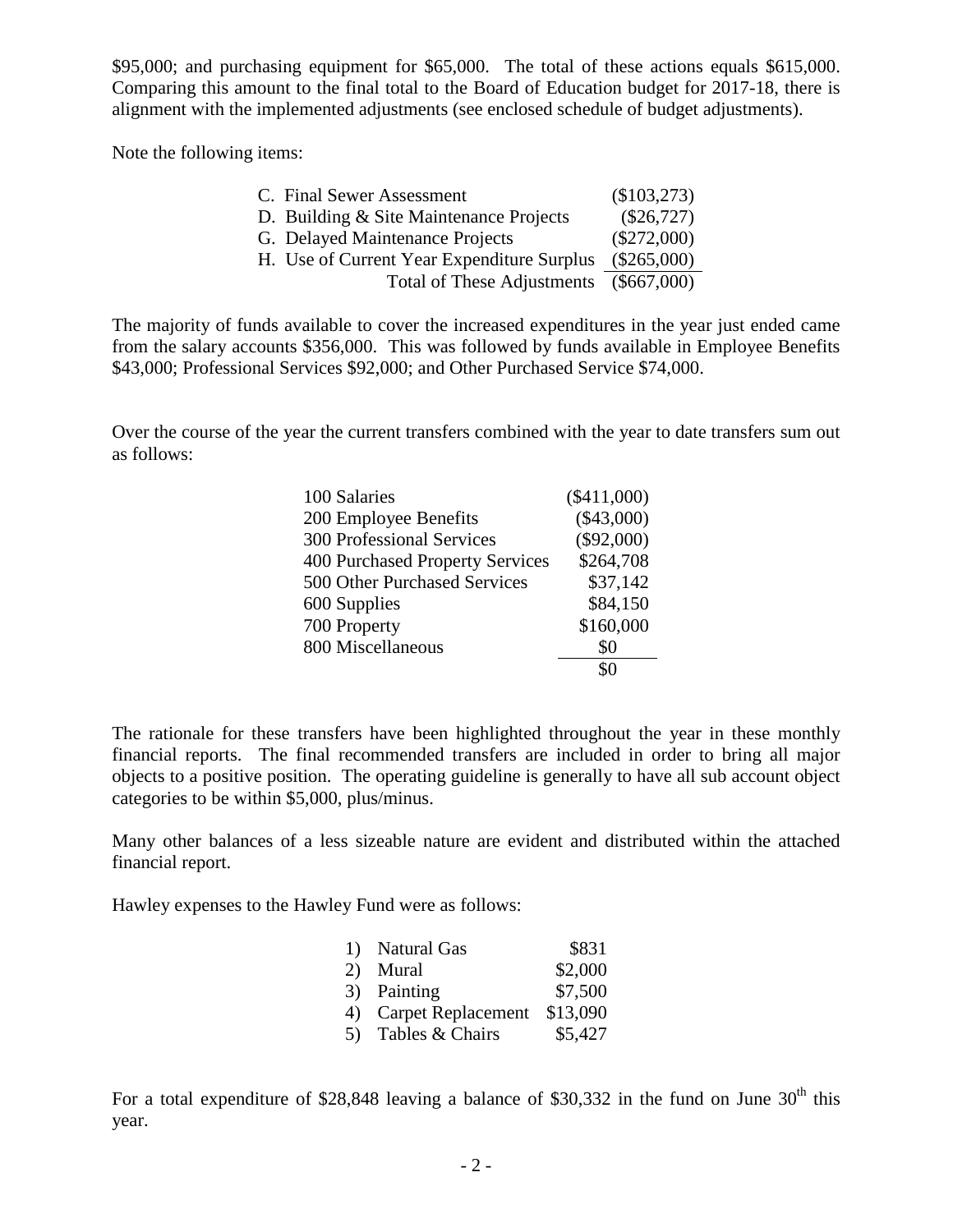During the month of June we received revenue of \$6,282 for the spring pay to participate for interscholastic athletics which met the amount which was budgeted.

All accounts were reviewed and purchases scrutinized on a continuing basis to assure a positive financial position. Newtown Public Schools achieved the results expected by the Board of Education operating within its approved operating budget.

Providing current financial information to the Board of Education is essential in order to remain within the allotted budget while maintaining a financial spending plan that meets the mission and goals of Newtown Board of Education. The fiscal year ended within the allotted budget.

### **School Emergency Response to Violence (Project SERV)**

The district concluded its extension phase or final period with the SERV Extended Services Grant. This final phase covered the period of July 1, 2016 – February 28, 2017. Only a few BOE positions were funded through this final grant, social workers, psychologists, and district support.

#### Extended Services Grant

| <b>Remaining Balance</b> | \$295,479 |
|--------------------------|-----------|
| $FY$ 2016/17 Expenses    | \$295,479 |
| <b>Balance</b>           | \$0       |

This grant has now been closed out.

## **State of Connecticut Department of Emergency Services and Public Protection School Security Grant (SSG)**

The district was awarded a grant for State reimbursements on October 31, 2014, for additional security measures throughout the district, primarily hardening and added security surveillance, access, and communication. The State committed to a 36.79% reimbursement, which provided a total of \$264,524 of State assistance. The local match was provided for via several funding sources which include \$150,955 which has been paid for from the 2013-14 budget (before the State announced that expenditures in that year were eligible under this program), along with a balance of \$303,531 from the DOJ funds resulting from the CRISIS Phase of the 2012-13 fiscal year. This grant was closed out January 30, 2017.

| Expenditures          | <b>Funding Sources</b>     |           |
|-----------------------|----------------------------|-----------|
|                       | DOJ                        | \$303,531 |
|                       | 2013-14 Budget             | \$150,955 |
|                       | <b>State Reimbursement</b> | \$264,524 |
| Total Spent \$719,010 | <b>Total Funded</b>        | \$719,010 |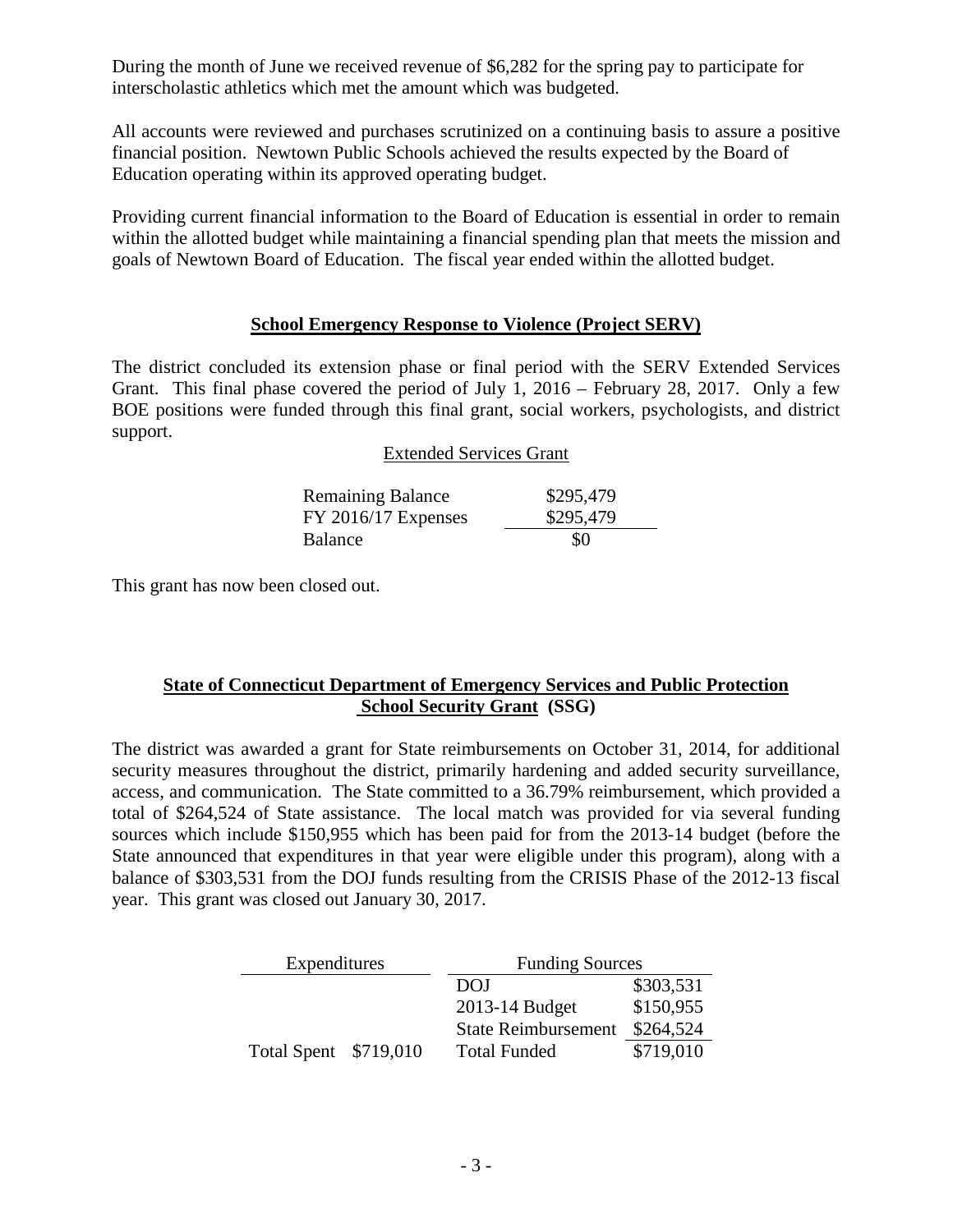Following the offsetting revenue schedule of the monthly report is a schedule of Building and Site Maintenance Projects completed this year. The district was able to complete everything that was planned along with all the projects put on hold during the budget development process. Finally, there is a schedule on cash donations for the year.

All these items are unaudited and subject to change.

Recommended Motion for Non-Lapsing Account 8/15/17

Move that the Board of Education request of the Board of Finance that the unexpended funds from the 2016-17 fiscal year budget appropriation in the amount of \$97,942 be deposited into the Non-Lapsing account, established in accordance with Connecticut General Statute Section 10-248a, for educational purposes. Further to this action, is that the source of these funds are detailed on the year-end financial report as previously approved by this Board of Education.

Ronald J. Bienkowski Director of Business August 9, 2017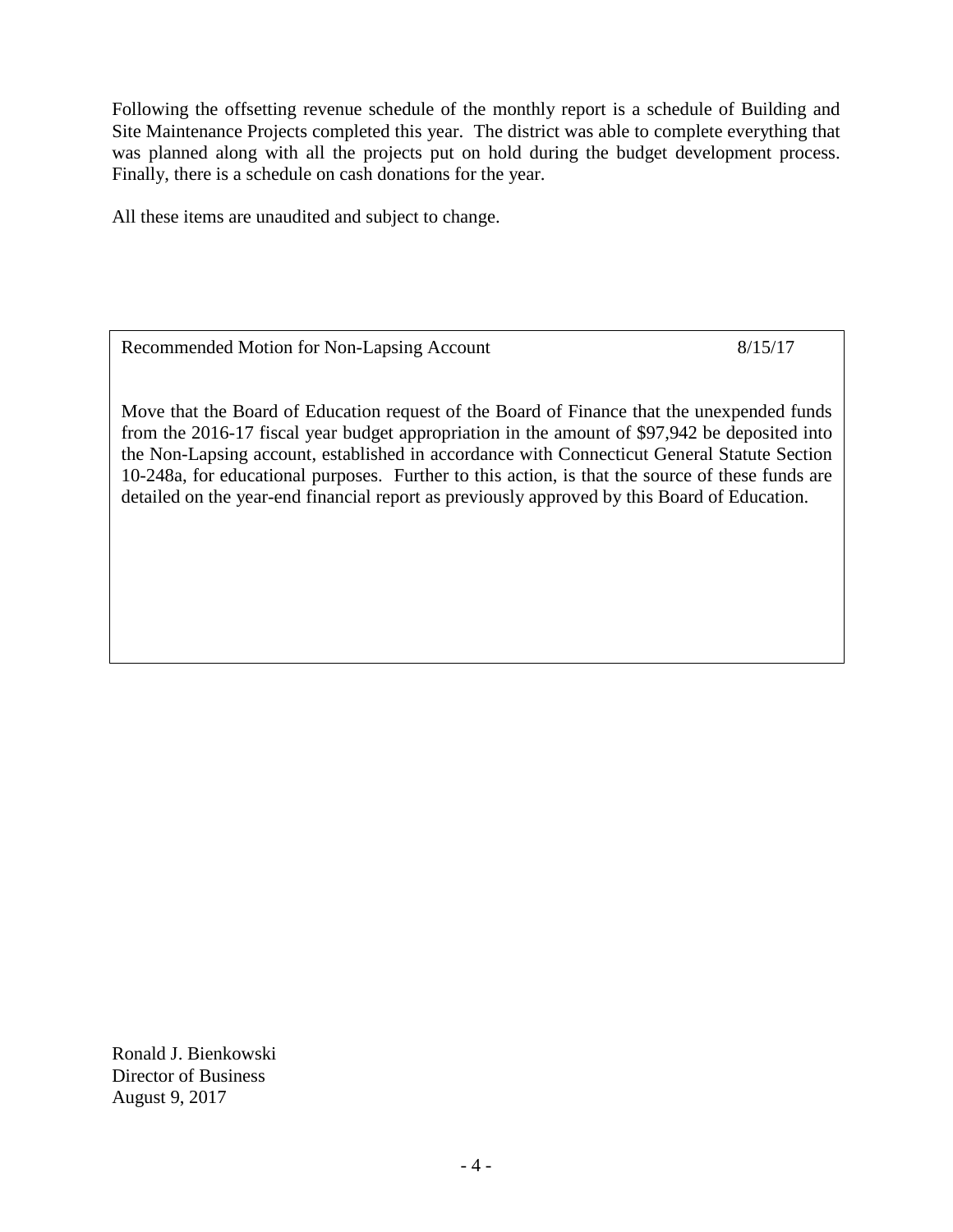### **NEWTOWN PUBLIC SCHOOLS GENERAL FUND EXPENDITURE AND REVENUE BALANCE**

The Board of Education should feel confident that the needs of the school system and unanticipated repairs and energy expenses have been met as a result of carefully conducted discussions at public Board of Education meetings with sensitivity to the community and in compliance with all legal requirements and expectations.

The General Fund account history and school revenue balances over the last several years demonstrates that the Board of Education has managed to provide the required educational opportunities to the students of Newtown while operating within the budget appropriation approved by its citizens.

|          | Unexpended          | <b>Unliquidated Encumbrances</b> | School         |
|----------|---------------------|----------------------------------|----------------|
| Year-End | <b>Budget Funds</b> | From the Prior Year              | Revenues       |
| 6/30/02  | \$23,322            | \$961                            | \$42,482       |
| 6/30/03  | \$32,962            | \$0                              | (\$18,647)     |
| 6/30/04  | \$26,809            | \$4,723                          | $(\$120, 145)$ |
| 6/30/05  | \$9,000             | \$15,387                         | \$130,634      |
| 6/30/06  | \$272,100           | \$27,911                         | \$134,370      |
| 6/30/07  | \$1,474             | \$18,751                         | \$117,800      |
| 6/30/08  | \$7,688             | \$1,233                          | \$15,485       |
| 6/30/09  | \$7,773             | \$432                            | \$51,263       |
| 6/30/10  | \$155,762           | \$12,696                         | $(\$88,921)$   |
| 6/30/11  | \$58,670            | \$74,159                         | \$8,659        |
| 6/30/12  | \$38,167            | \$33,959                         | \$101,024      |
| 6/30/13  | \$6,035             | \$222                            | \$51,767       |
| 6/30/14  | \$47,185            | \$12,195                         | \$6,236        |
| 6/30/15  | \$12,909            | \$16,345                         | $(\$21,056)$   |
| 6/30/16  | \$2,533             | \$2,286                          | \$323,260      |
| 6/30/17  | \$97,942            | \$947                            | (\$128,840)    |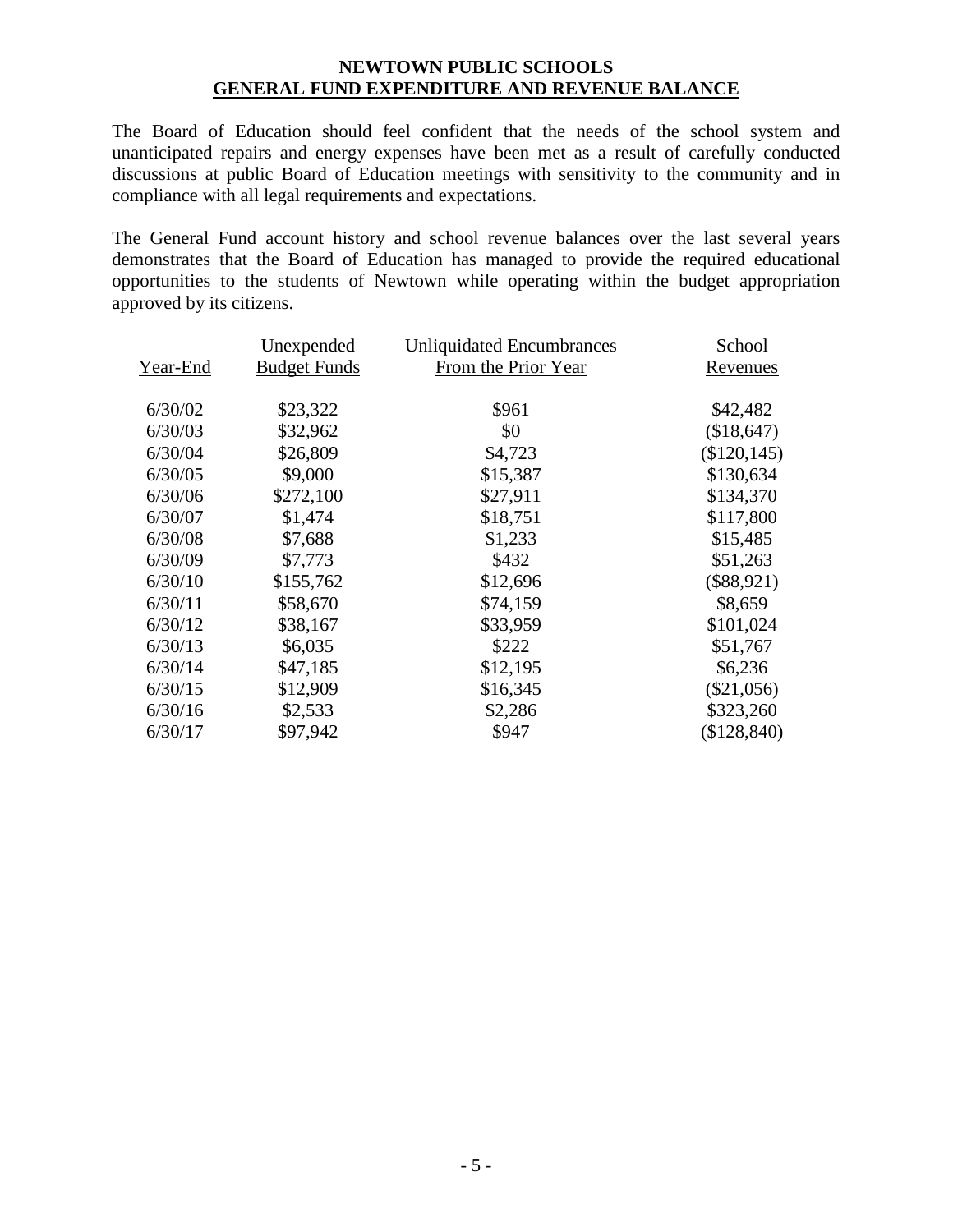## **TERMS AND DEFINITIONS**

The Newtown Board of Education's Monthly Financial Report provides summary financial information in the following areas:

- $\bullet$  Object Code a service or commodity obtained as the result of a specific expenditure defined by eight categories: Salaries, Employee Benefits, Professional Services, Purchased Property Services, Other Purchased Services, Supplies, Property, and Miscellaneous.
- Expense Category further defines the type of expense by Object Code
- Expended 2015-16 audited expenditures from the prior fiscal year (for comparison purposes)
- Approved Budget indicates a town approved financial plan used by the school district to achieve its goals and objectives.
- **TYTD 2016-2017 Transfers identified specific cross object codes requiring adjustments** to provide adequate funding for the fiscal period. This includes all transfers made to date.
- Current Transfers identifies the recommended cross object codes for current month action.
- Current Budget adjusts the Approved Budget calculating adjustments  $(+)$  or  $-)$  to the identified object codes.
- Year-To-Date Expended indicates the actual amount of cumulative expenditures processed by the school district through the month-end date indicated on the monthly budget summary report.
- Encumbered indicates approved financial obligations of the school district as a result of employee salary contracts, purchasing agreements, purchase orders, or other identified obligations not processed for payment by the date indicated on the monthly budget summary report.
- Balance calculates object code account balances subtracting expenditures and encumbrances from the current budget amount indicating accounts with unobligated balances or shortages.
- Anticipated Obligation is a column which provides a method to forecast expense category fund balances that have not been approved via an encumbrance, but are anticipated to be expended or remain with an account balance to maintain the overall budget funding level. Receivable revenue (i.e., grants) are included in this column which has the effect of netting the expected expenditure.
- Projected Balance calculates the object code balances subtracting the Anticipated Obligations. These balances will move up and down as information is known and or decisions are anticipated or made about current and projected needs of the district.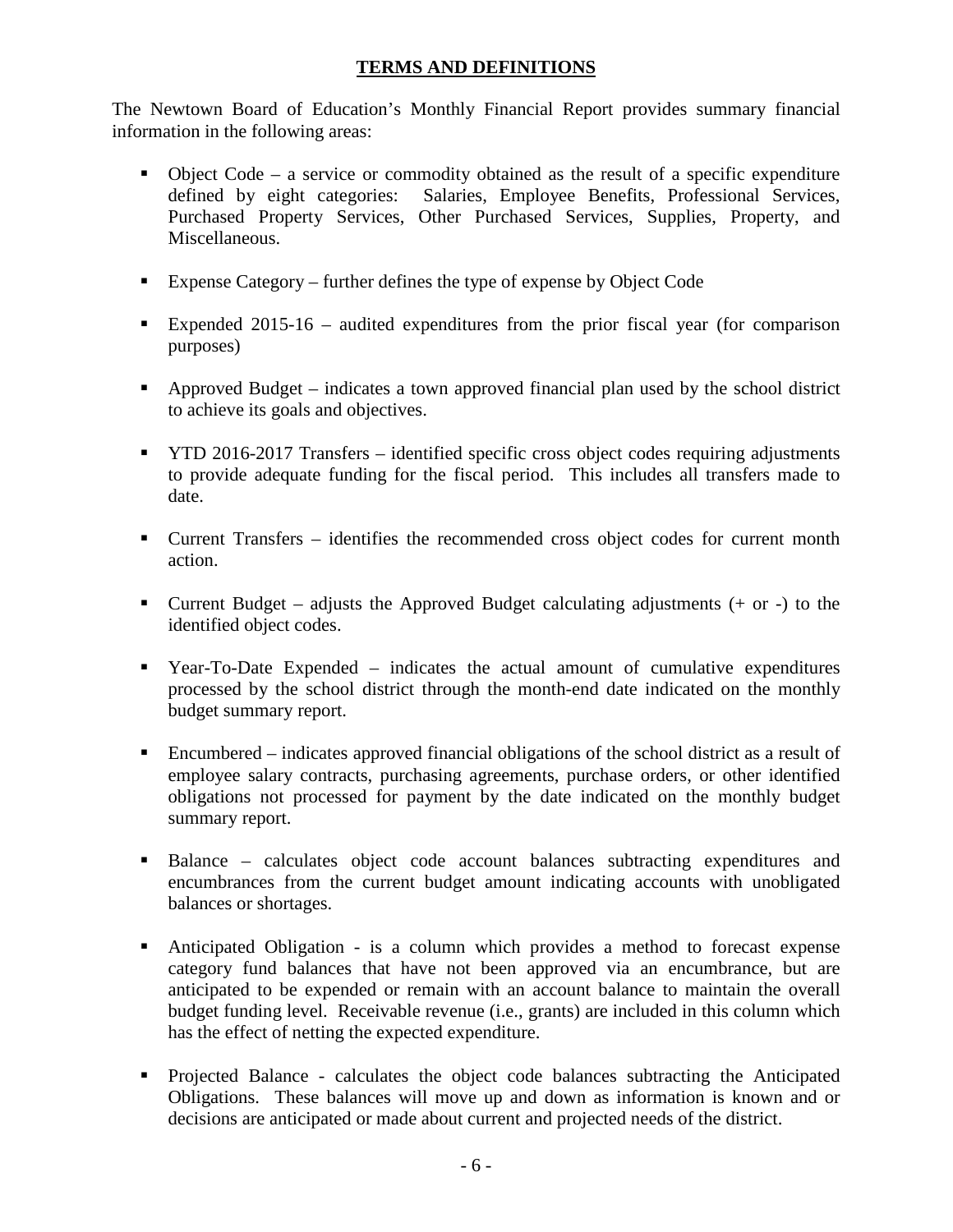The monthly budget summary report also provides financial information on the State of Connecticut grant reimbursement programs (Excess Cost and Agency Placement Grants and Magnet Grant Transportation). These reimbursement grants/programs are used to supplement local school district budget programs as follows:

Excess Cost Grant – this State of Connecticut reimbursement grant is used to support local school districts for education costs of identified special education students whose annual education costs exceed local prior year per pupil expenditure by 4 ½. Students placed by the Department of Child and Family Services (DCF) are reimbursed after the school district has met the prior year's per pupil expenditure. School districts report these costs annually in December and March of each fiscal year. State of Connecticut grant calculations are determined by reimbursing eligible costs (60%-100%) based on the SDE grant allocation and all other town submittals.

Magnet Transportation Grant – provides reimbursement of \$1,300 for local students attending approved Magnet school programs. The budgeted grant is \$62,400 for this year.

The last portion of the monthly budget summary reports school generated revenue that are anticipated revenue to the Town of Newtown. Fees and charges include:

- **Local Tuition** amounts the board receives from non-residents who pay tuition to attend Newtown schools. Primarily from staff members.
- High school fees for three identified programs 1) high school sports participation fees, 2) parking permit fees and 3) child development fees.
- The final revenue is miscellaneous fees, which constitute refunds, rebates, prior year claims, etc.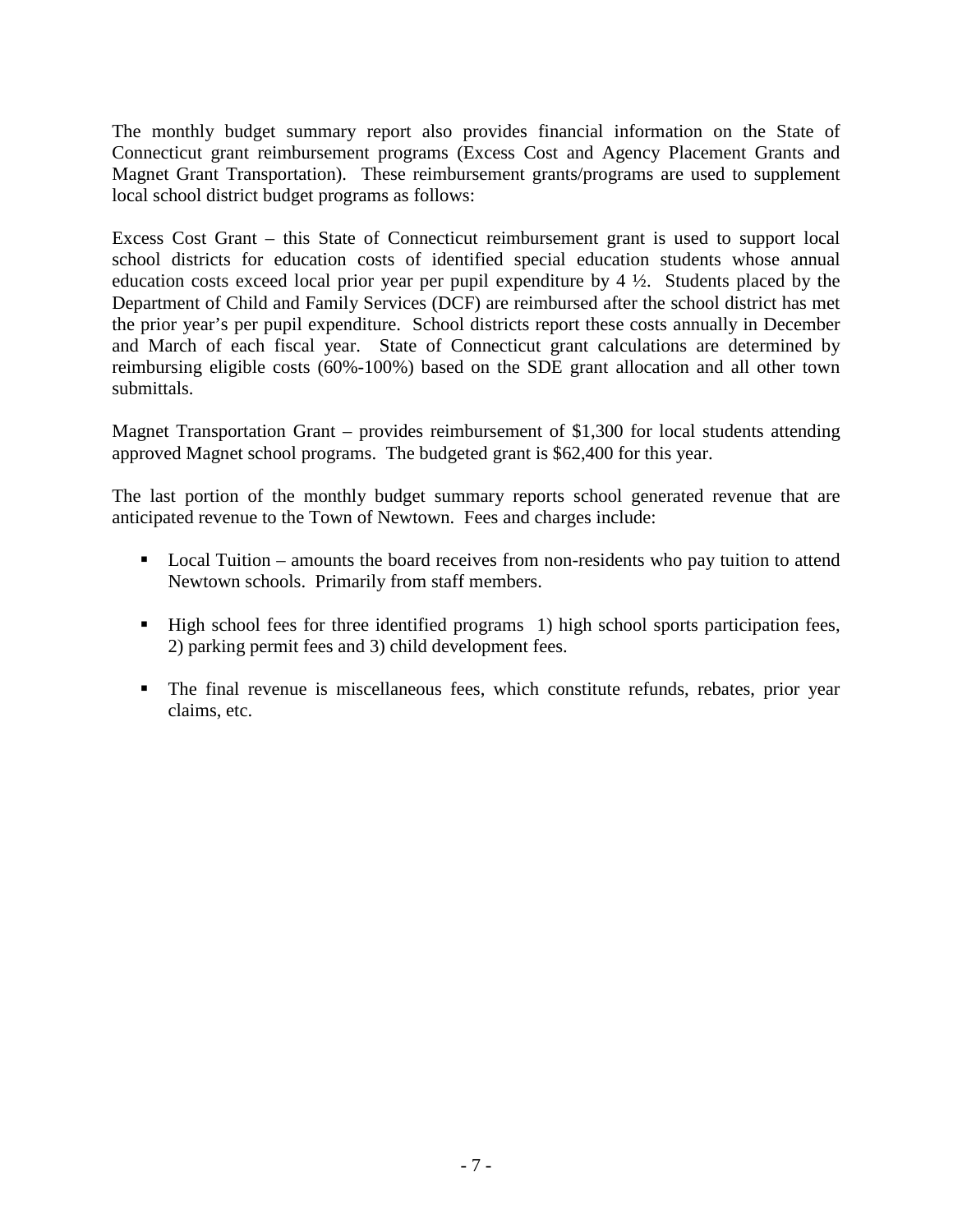#### BUDGET SUMMARY REPORT

FOR THE MONTH ENDING - JUNE 30, 2017

| <b>OBJECT</b><br><b>CODE</b> | <b>EXPENSE CATEGORY</b>          |              | <b>EXPENDED</b><br>2015 - 2016 |                | <b>APPROVED</b><br><b>BUDGET</b> | <b>YTD</b><br><b>TRANSFERS</b><br>$2016 - 2017$ | <b>CURRENT</b><br><b>TRANSFERS</b> | <b>CURRENT</b><br><b>BUDGET</b> |          | <b>YTD</b><br><b>EXPENDITURE</b> | <b>ENCUMBER</b> |        | <b>BALANCE</b> |
|------------------------------|----------------------------------|--------------|--------------------------------|----------------|----------------------------------|-------------------------------------------------|------------------------------------|---------------------------------|----------|----------------------------------|-----------------|--------|----------------|
|                              | <b>GENERAL FUND BUDGET</b>       |              |                                |                |                                  |                                                 |                                    |                                 |          |                                  |                 |        |                |
| 100                          | <b>SALARIES</b>                  | <sup>S</sup> | 44,955,721                     | - \$           | 46,048,050 \$                    | $(55,000)$ \$                                   | $(356,000)$ \$                     | 45,637,050 \$                   |          | 41,925,727 \$                    | $3,627,182$ \$  |        | 84,140         |
| 200                          | <b>EMPLOYEE BENEFITS</b>         | \$           | 10,643,499                     | l \$           | 11,516,836 \$                    | $-$ \$                                          | $(43,000)$ \$                      | 11,473,836 \$                   |          | 11,369,456 \$                    | $102,201$ \$    |        | 2,179          |
| 300                          | <b>PROFESSIONAL SERVICES</b>     | $\mathbb{S}$ | 993,988                        | l \$           | 861,317 \$                       | $-$ \$                                          | $(92,000)$ \$                      | 769,317 \$                      |          | 656,235 \$                       | 112,585 \$      |        | 497            |
| 400                          | <b>PURCHASED PROPERTY SERV.</b>  | \$           | 1,866,180                      | l \$           | 2,086,253 \$                     | $(21,292)$ \$                                   | 286,000 \$                         | 2,350,961 \$                    |          | 1,931,837 \$                     | 418,028 \$      |        | 1,097          |
| 500                          | <b>OTHER PURCHASED SERVICES</b>  | $\mathbb{S}$ | 8,556,307                      | l s            | 8,620,624 \$                     | $111,142$ \$                                    | $(74,000)$ \$                      | 8,657,766 \$                    |          | 8,471,940 \$                     | 184,303 \$      |        | 1,524          |
| 600                          | <b>SUPPLIES</b>                  | \$           | 3,788,596 \$                   |                | 3,751,068 \$                     | $(34,850)$ \$                                   | 119,000 \$                         | 3,835,218 \$                    |          | 3,510,907 \$                     | 321,755 \$      |        | 2,556          |
| 700                          | <b>PROPERTY</b>                  | $\mathbb{S}$ | 720,520                        | l \$           | 715,626 \$                       | $-$ \$                                          | 160,000 \$                         | 875,626 \$                      |          | 794,192 \$                       | 80,655 \$       |        | 780            |
| 800                          | <b>MISCELLANEOUS</b>             | $\mathbb{S}$ | 60,602                         | $\overline{1}$ | $65,291$ \$                      | $-$ \$                                          | $-$ \$                             | $65,291$ \$                     |          | $60,122$ \$                      |                 | $-$ \$ | 5,169          |
|                              | <b>TOTAL GENERAL FUND BUDGET</b> | $\mathbb{S}$ | 71,585,413 \$                  |                | 73,665,065 \$                    | $-$ \$                                          | $- S$                              | 73,665,065                      | <b>S</b> | 68,720,415 \$                    | 4,846,709       | -S     | 97,942         |
| 900                          | <b>TRANSFER NON-LAPSING</b>      | $\mathbb{S}$ | 2,533                          |                |                                  |                                                 |                                    |                                 |          |                                  |                 |        |                |
|                              | <b>GRAND TOTAL</b>               | -S           | 71,587,946 \$                  |                | 73,665,065 \$                    | $-$ \$                                          | $-$ \$                             | 73,665,065 \$                   |          | 68,720,415 \$                    | 4,846,709 \$    |        | 97,942         |

 $(Audited)$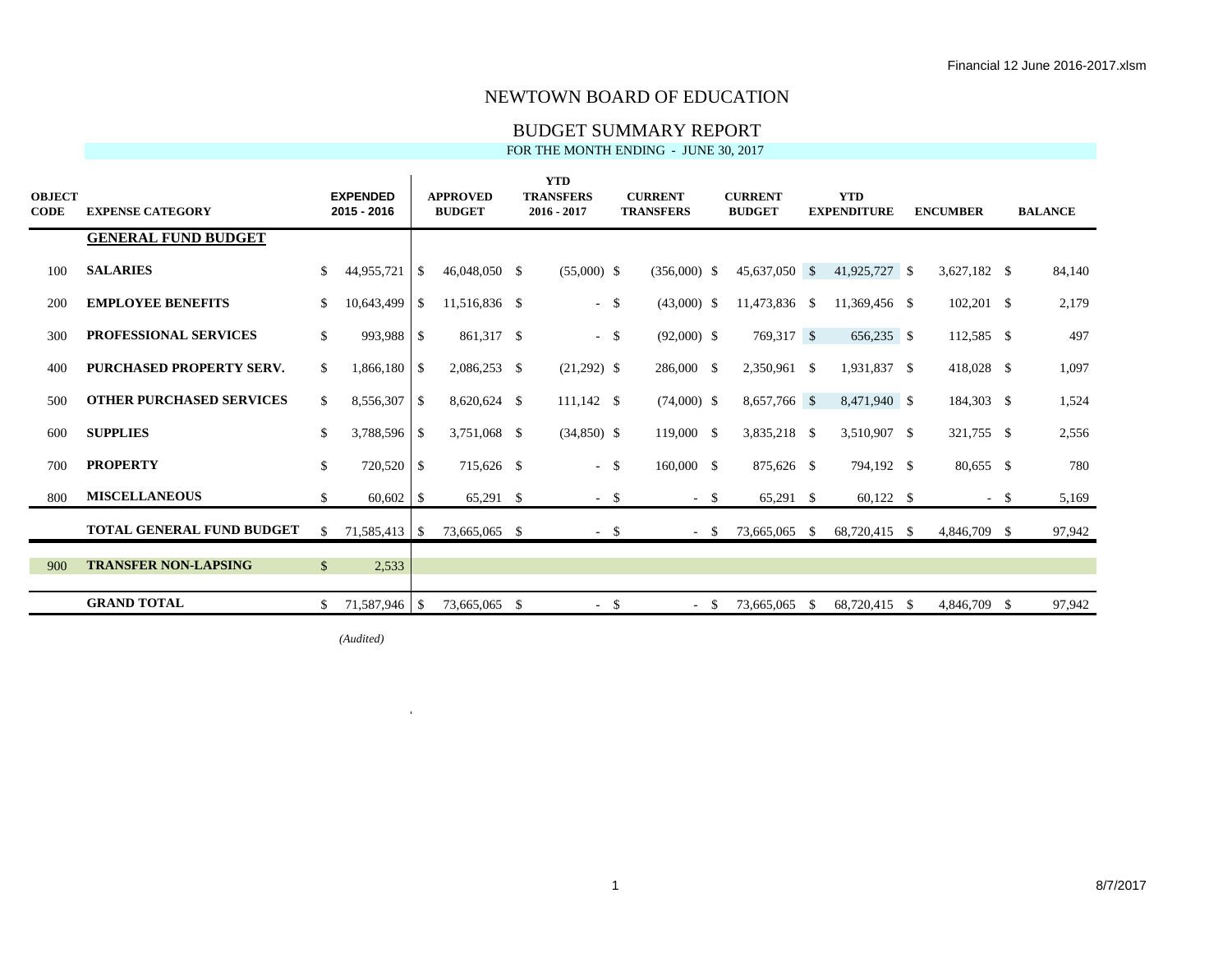#### BUDGET SUMMARY REPORT

| <b>OBJECT</b><br><b>CODE</b> | <b>EXPENSE CATEGORY</b>             |               | <b>EXPENDED</b><br>2015 - 2016 |                    | <b>APPROVED</b><br><b>BUDGET</b> | <b>YTD</b><br><b>TRANSFERS</b><br>$2016 - 2017$ |        | <b>CURRENT</b><br><b>TRANSFERS</b> |              | <b>CURRENT</b><br><b>BUDGET</b> |        | <b>YTD</b><br><b>EXPENDITURE</b> |    | <b>ENCUMBER</b> |              | <b>BALANCE</b> |
|------------------------------|-------------------------------------|---------------|--------------------------------|--------------------|----------------------------------|-------------------------------------------------|--------|------------------------------------|--------------|---------------------------------|--------|----------------------------------|----|-----------------|--------------|----------------|
| <b>100</b>                   | <b>SALARIES</b>                     |               |                                |                    |                                  |                                                 |        |                                    |              |                                 |        |                                  |    |                 |              |                |
|                              | <b>Administrative Salaries</b>      | \$            | 3,151,698                      | l \$               | 3,279,499 \$                     | 134,620 \$                                      |        | 20,000 S                           |              | 3,434,119 \$                    |        | 3,397,015 \$                     |    | 36,521 \$       |              | 584            |
|                              | Teachers & Specialists Salaries     | \$            | 30,052,327                     | $\sqrt{S}$         | 30,360,859 \$                    | $(404, 419)$ \$                                 |        | $(120,000)$ \$                     |              | 29,836,440 \$                   |        | 26,568,356 \$                    |    | 3,191,214 \$    |              | 76,870         |
|                              | Early Retirement                    | \$            |                                |                    | 92,500 \$                        | (8,000)                                         |        |                                    | -S           | 84,500 \$                       |        | 84,500 \$                        |    | $\sim$          | -S           |                |
|                              | Continuing Ed./Summer School        | \$            | 86,725                         | l \$               | 93,673 \$                        | (9,595)                                         |        |                                    |              | 84,078 \$                       |        | 79,109 \$                        |    | $2,652$ \$      |              | 2,318          |
|                              | Homebound & Tutors Salaries         | \$            | 270,422                        | <b>S</b>           | 313,957 \$                       | $1,766$ \$                                      |        | $(123,000)$ \$                     |              | 192,723 \$                      |        | 188,747 \$                       |    | 3,814 \$        |              | 161            |
|                              | <b>Certified Substitutes</b>        | \$            | 541,936                        | l \$               | 612,194 \$                       | 35,000 \$                                       |        | $(21,000)$ \$                      |              | 626,194 \$                      |        | 624,969 \$                       |    | 924 \$          |              | 300            |
|                              | Coaching/Activities                 | \$            | 533,857                        | l \$               | 552,240 \$                       |                                                 |        |                                    | \$.          | 552,240 \$                      |        | 552,865 \$                       |    |                 | - \$         | (625)          |
|                              | Staff & Program Development         | \$            | 147,350                        | l \$               | 118,642 \$                       | 28,000 \$                                       |        | $(20,000)$ \$                      |              | 126,642 \$                      |        | 96,230 \$                        |    | 29,609 \$       |              | 802            |
|                              | <b>CERTIFIED SALARIES</b>           | $\mathcal{S}$ | 34,876,815                     | -\$                | 35,423,564 \$                    | $(222, 628)$ \$                                 |        | $(264,000)$ \$                     |              | 34,936,936 \$                   |        | 31,591,791 \$                    |    | 3,264,734 \$    |              | 80,410         |
|                              | Supervisors/Technology Salaries     | \$            | 762,380                        | $\sqrt{S}$         | 774,426 \$                       | 10,238 \$                                       |        | $(7,000)$ \$                       |              | 777,664 \$                      |        | 760,441 \$                       |    | $16,914$ \$     |              | 309            |
|                              | Clerical & Secretarial salaries     | \$            | 2,077,293                      | l \$               | 2,113,795 \$                     | $21,213$ \$                                     |        | $(7,000)$ \$                       |              | 2,128,008 \$                    |        | 2,059,611 \$                     |    | 67,731 \$       |              | 666            |
|                              | <b>Educational Assistants</b>       | <sup>\$</sup> | 2,081,240                      | l \$               | 2,195,075 \$                     | 85,200 \$                                       |        | $(56,000)$ \$                      |              | 2,224,275 \$                    |        | 2,218,659 \$                     |    | 5,182 \$        |              | 434            |
|                              | Nurses & Medical advisors           | \$            | 689,039                        | l \$               | 740,966 \$                       | $(9,990)$ \$                                    |        | $(5,000)$ \$                       |              | 725,976 \$                      |        | 626,374 \$                       |    | 99,251 \$       |              | 351            |
|                              | Custodial & Maintenance Salaries    | \$            | 2,856,536 \$                   |                    | 2,937,449 \$                     | 5,057 \$                                        |        | $(28,000)$ \$                      |              | 2,914,506 \$                    |        | 2,797,223 \$                     |    | 116,795 \$      |              | 487            |
|                              | Non-Certified Salary Adjustment     | \$            |                                | <sup>\$</sup>      | 37,240 \$                        | (37,240)                                        |        |                                    | $\mathbb{S}$ |                                 | $-$ \$ | ÷.                               | -S | $\sim$          | $\mathbb{S}$ |                |
|                              | Career/Job salaries                 | \$            | 195,433                        | l \$               | 177,557 \$                       | 3,814 \$                                        |        | $(21,000)$ \$                      |              | 160,371 \$                      |        | 148,268 \$                       |    | 11,576 \$       |              | 526            |
|                              | Special Education Services Salaries | \$            | 905,457                        | l \$               | 1,038,077 \$                     | 69,913 \$                                       |        | $(34,000)$ \$                      |              | 1,073,990 \$                    |        | $1,040,743$ \$                   |    | 32,628 \$       |              | 619            |
|                              | Attendance & Security Salaries      | \$            | 245,476                        | l \$               | 299,909 \$                       | $11,423$ \$                                     |        | $9,000$ \$                         |              | 320,332 \$                      |        | 319,819 \$                       |    | 739             | - \$         | (226)          |
|                              | Extra Work - Non-Cert               | \$            | 73,181                         | $\sqrt{S}$         | 74,902 \$                        | 8,000 \$                                        |        | 40,000 \$                          |              | 122,902 \$                      |        | 112,447 \$                       |    | $10,312$ \$     |              | 143            |
|                              | Custodial & Maintenance. Overtime   | \$            | 160,542                        | l \$               | 199,090 \$                       |                                                 | $-$ \$ | 27,000 \$                          |              | 226,090 \$                      |        | 224,503 \$                       |    | 1,319 \$        |              | 268            |
|                              | Civic activities/Park & Rec         | \$            | 32,329                         | <b>S</b>           | 36,000 \$                        | $-$ \$                                          |        | $(10,000)$ \$                      |              | 26,000 \$                       |        | 25,847 \$                        |    |                 | $-$ \$       | 153            |
|                              | <b>NON-CERTIFIED SALARIES</b>       | \$            | 10,078,907                     | $\mathcal{S}$      | 10,624,486 \$                    | 167,628 \$                                      |        | $(92,000)$ \$                      |              | 10,700,114 \$                   |        | 10,333,936 \$                    |    | 362,448 \$      |              | 3,730          |
|                              | <b>SUBTOTAL SALARIES</b>            | \$            | 44,955,721                     | $\mathbf{\hat{s}}$ | 46,048,050 \$                    | $(55,000)$ \$                                   |        | $(356,000)$ \$                     |              | 45,637,050 \$                   |        | 41,925,727 \$                    |    | 3,627,182 \$    |              | 84,140         |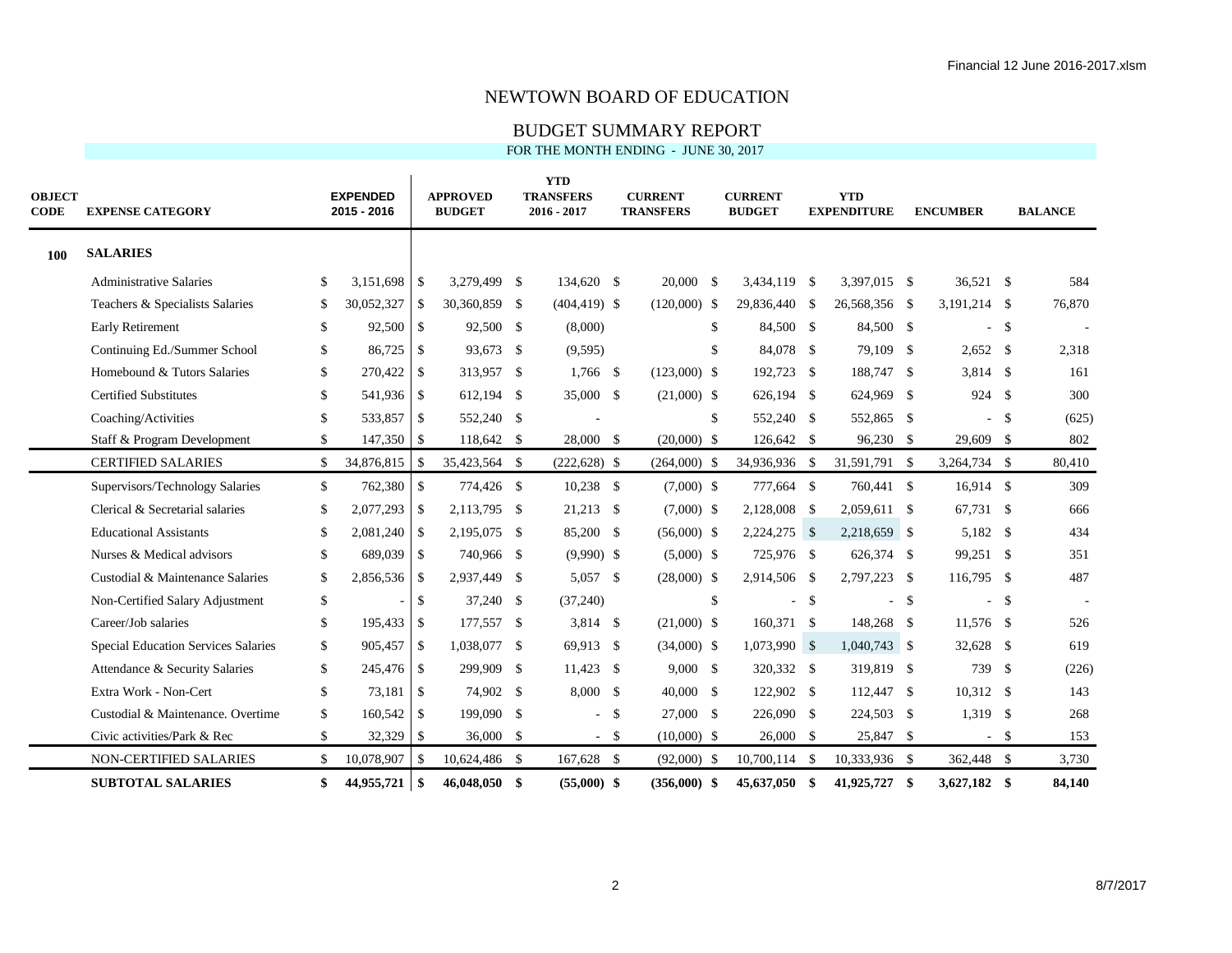BUDGET SUMMARY REPORT

| <b>OBJECT</b><br><b>CODE</b> | <b>EXPENSE CATEGORY</b>            |               | <b>EXPENDED</b><br>2015 - 2016 |                          | <b>APPROVED</b><br><b>BUDGET</b> | <b>YTD</b><br><b>TRANSFERS</b><br>$2016 - 2017$ |        | <b>CURRENT</b><br><b>TRANSFERS</b> |              | <b>CURRENT</b><br><b>BUDGET</b> | <b>YTD</b><br><b>EXPENDITURE</b> | <b>ENCUMBER</b> |        | <b>BALANCE</b> |
|------------------------------|------------------------------------|---------------|--------------------------------|--------------------------|----------------------------------|-------------------------------------------------|--------|------------------------------------|--------------|---------------------------------|----------------------------------|-----------------|--------|----------------|
| 200                          | <b>EMPLOYEE BENEFITS</b>           |               |                                |                          |                                  |                                                 |        |                                    |              |                                 |                                  |                 |        |                |
|                              | Medical & Dental Expenses          | \$            | 8,184,758                      | <b>S</b>                 | 8,835,765 \$                     | $-$ \$                                          |        | $(6,000)$ \$                       |              | 8,829,765 \$                    | 8,829,669 \$                     |                 | $-$ \$ | 96             |
|                              | Life Insurance                     | \$            |                                |                          | 86,329 \$                        |                                                 |        |                                    | $\mathbb{S}$ | 86,329 \$                       | 83,841 \$                        |                 | $-$ \$ | 2,488          |
|                              | FICA & Medicare                    | \$            | 1,344,106                      | l \$                     | 1,400,448 \$                     | $-$ \$                                          |        | $(9,000)$ \$                       |              | 1,391,448 \$                    | 1,312,289 \$                     | 79,522 \$       |        | (363)          |
|                              | Pensions                           | \$            | 501,410                        | l \$                     | 572,848 \$                       | 25,000 \$                                       |        | 13,000 \$                          |              | 610,848 \$                      | 609,249 \$                       | $2,370$ \$      |        | (771)          |
|                              | Unemployment & Employee Assist.    | \$            | 25,567                         | l \$                     | 92,000 \$                        | $(5,000)$ \$                                    |        | $(35,000)$ \$                      |              | 52,000 \$                       | 31,523 \$                        | 20,309 \$       |        | 168            |
|                              | <b>Workers Compensation</b>        | \$            | 502,926 \$                     |                          | 529,446 \$                       | $(20,000)$ \$                                   |        | $(6,000)$ \$                       |              | 503,446 \$                      | 502,885 \$                       |                 | $-$ \$ | 561            |
|                              | <b>SUBTOTAL EMPLOYEE BENEFITS</b>  | -\$           | 10,643,499                     | -\$                      | 11,516,836 \$                    |                                                 | $-$ \$ | $(43,000)$ \$                      |              | 11,473,836 \$                   | 11,369,456 \$                    | $102,201$ \$    |        | 2,179          |
| 300                          | <b>PROFESSIONAL SERVICES</b>       |               |                                |                          |                                  |                                                 |        |                                    |              |                                 |                                  |                 |        |                |
|                              | <b>Professional Services</b>       | \$            | 870,115 \$                     |                          | 647,822 \$                       |                                                 | $-$ \$ | $(72,000)$ \$                      |              | 575,822 \$                      | $469,926$ \$                     | 105,936 \$      |        | (40)           |
|                              | Professional Educational Ser.      | $\mathcal{S}$ | 123,873                        | $\sqrt{S}$               | 213,495 \$                       |                                                 | $-$ \$ | $(20,000)$ \$                      |              | 193,495 \$                      | 186,308 \$                       | $6,649$ \$      |        | 538            |
|                              | <b>SUBTOTAL PROFESSIONAL SVCS</b>  | \$            | 993,988                        | $\mathbf{s}$             | 861,317 \$                       | $-$ \$                                          |        | $(92,000)$ \$                      |              | 769,317 \$                      | 656,235 \$                       | 112,585 \$      |        | 497            |
| 400                          | <b>PURCHASED PROPERTY SVCS</b>     |               |                                |                          |                                  |                                                 |        |                                    |              |                                 |                                  |                 |        |                |
|                              | Buildings & Grounds Services       | \$            | 612,204                        | $\overline{1}$           | 714,500 \$                       | $-$ \$                                          |        | $(8,000)$ \$                       |              | 706,500 \$                      | 658,143 \$                       | 48,156 \$       |        | 201            |
|                              | Utility Services - Water & Sewer   | \$            | 131,078                        | $\overline{1}$           | 125,000 \$                       |                                                 |        |                                    | $\mathbb{S}$ | $125,000$ \$                    | 114,240 \$                       | $10,677$ \$     |        | 83             |
|                              | Building, Site & Emergency Repairs | \$            | 406,991                        | $\mathbf{s}$             | 460,850 \$                       |                                                 | $-$ \$ | 57,000 \$                          |              | 517,850 \$                      | 449,095 \$                       | 68,891 \$       |        | (136)          |
|                              | <b>Equipment Repairs</b>           | \$            | 220,021                        | <sup>\$</sup>            | 291,511 \$                       | $-$ \$                                          |        | $6,000$ \$                         |              | 297,511 \$                      | 242,501 \$                       | 54,601 \$       |        | 409            |
|                              | Rentals - Building & Equipment     | \$            | 297,461                        | -S                       | 302,392 \$                       | $(21,292)$ \$                                   |        | $(17,000)$ \$                      |              | 264,100 \$                      | 263,484 \$                       | 135S            |        | 481            |
|                              | Building & Site Improvements       | \$            | 198,425                        | $\overline{\phantom{a}}$ | 192,000 \$                       |                                                 | $-$ \$ | 248,000 \$                         |              | 440,000 \$                      | 204,373 \$                       | 235,569 \$      |        | 58             |
|                              | <b>SUBTOTAL PUR PROPERTY SVCS</b>  | \$            | $1,866,180$ \$                 |                          | 2,086,253 \$                     | $(21,292)$ \$                                   |        | 286,000 \$                         |              | 2,350,961 \$                    | 1,931,837 \$                     | 418,028 \$      |        | 1,097          |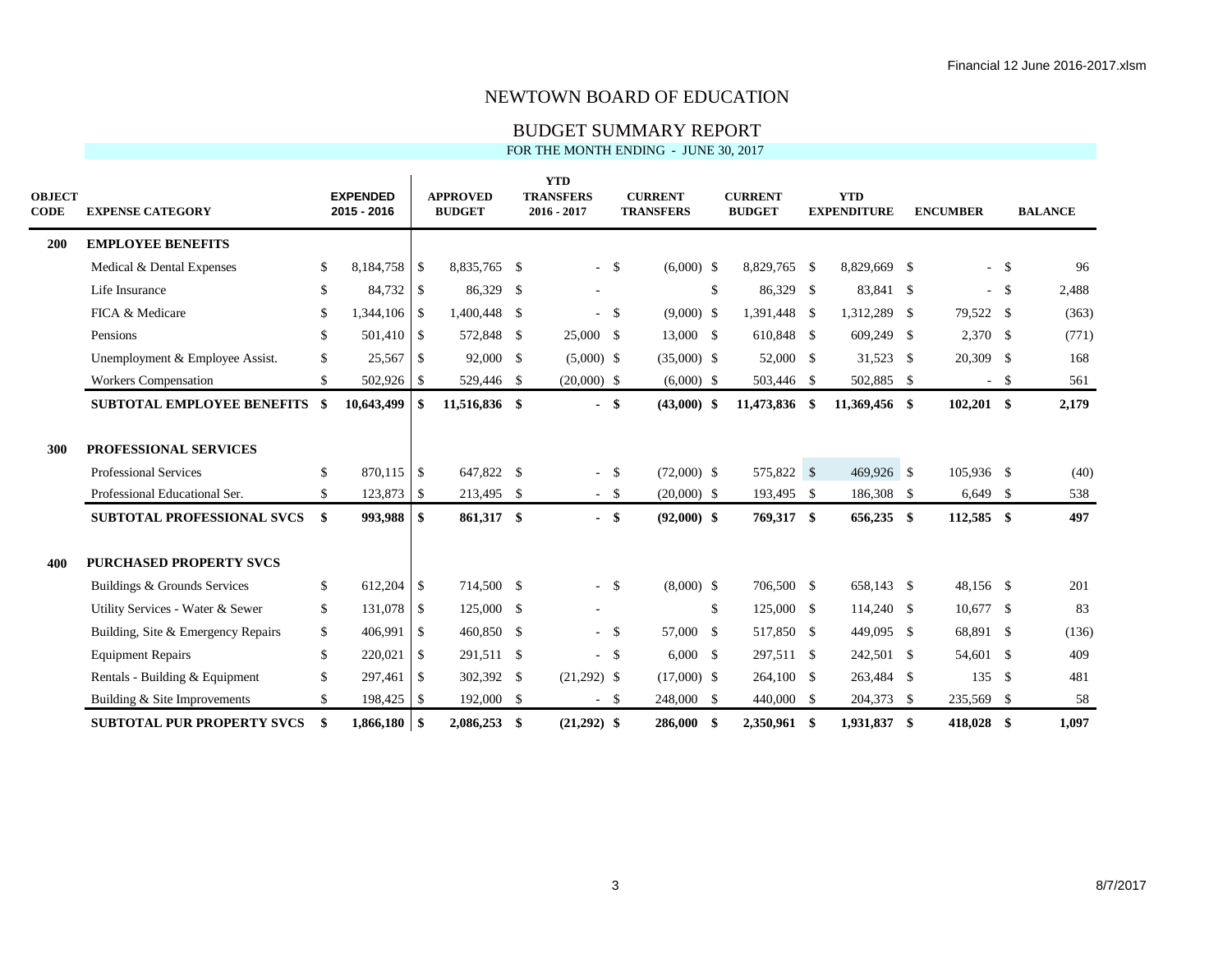BUDGET SUMMARY REPORT

| <b>OBJECT</b><br>CODE | <b>EXPENSE CATEGORY</b>               | <b>EXPENDED</b><br>2015 - 2016 |               | <b>APPROVED</b><br><b>BUDGET</b> | <b>YTD</b><br><b>TRANSFERS</b><br>$2016 - 2017$ |        | <b>CURRENT</b><br><b>TRANSFERS</b> | <b>CURRENT</b><br><b>BUDGET</b> |      | <b>YTD</b><br><b>EXPENDITURE</b> |     | <b>ENCUMBER</b> |               | <b>BALANCE</b> |
|-----------------------|---------------------------------------|--------------------------------|---------------|----------------------------------|-------------------------------------------------|--------|------------------------------------|---------------------------------|------|----------------------------------|-----|-----------------|---------------|----------------|
| 500                   | <b>OTHER PURCHASED SERVICES</b>       |                                |               |                                  |                                                 |        |                                    |                                 |      |                                  |     |                 |               |                |
|                       | <b>Contracted Services</b>            | \$<br>463,370 \$               |               | 463,861 \$                       | 56,142 \$                                       |        | $(51,000)$ \$                      | 469,003 \$                      |      | 434,170 \$                       |     | 34,673 \$       |               | 161            |
|                       | <b>Transportation Services</b>        | \$<br>4,005,405                | \$            | 4,193,260 \$                     | 29,000 \$                                       |        | $(26,000)$ \$                      | $4,196,260$ \$                  |      | 4,122,382 \$                     |     | 73,882 \$       |               | (4)            |
|                       | Insurance - Property & Liability      | \$<br>351,478                  | \$            | 368,060 \$                       | 14,000                                          |        |                                    | \$<br>382,060 \$                |      | 381,160 \$                       |     |                 | $-$ \$        | 900            |
|                       | Communications                        | \$<br>125,067                  | \$            | 140,705 \$                       | $16,000 \quad$ \$                               |        | $(13,000)$ \$                      | 143,705 \$                      |      | 143,282 \$                       |     |                 | $-$ \$        | 423            |
|                       | <b>Printing Services</b>              | \$<br>31,424                   | -\$           | 36,627 \$                        |                                                 | $-$ \$ | $(3,000)$ \$                       | 33,627 \$                       |      | 25,932 \$                        |     | 7,019 \$        |               | 676            |
|                       | Tuition - Out of District             | \$<br>3,340,004                | <sup>\$</sup> | 3,191,564 \$                     | $-$ \$                                          |        | $10,000 \quad$ \$                  | 3,201,564 \$                    |      | 3,134,171 \$                     |     | 68,210 \$       |               | (818)          |
|                       | Student Travel & Staff Mileage        | \$<br>239,559 \$               |               | 226,547 \$                       | $(4,000)$ \$                                    |        | $9,000$ \$                         | 231,547 \$                      |      | 230,842 \$                       |     | 519 \$          |               | 186            |
|                       | <b>SUBTOTAL OTHER PUR SERVICES \$</b> | 8,556,307                      | \$            | 8,620,624 \$                     | $111,142$ \$                                    |        | $(74,000)$ \$                      | 8,657,766 \$                    |      | 8,471,940 \$                     |     | 184,303 \$      |               | 1,524          |
| 600                   | <b>SUPPLIES</b>                       |                                |               |                                  |                                                 |        |                                    |                                 |      |                                  |     |                 |               |                |
|                       | Instructional & Library Supplies      | \$<br>699,031                  | <b>S</b>      | 860,268 \$                       | $(34,100)$ \$                                   |        | 8,000 \$                           | 834,168 \$                      |      | 775,712 \$                       |     | 58,463 \$       |               | (6)            |
|                       | Software, Medical & Office Sup.       | \$<br>147,019                  | \$            | 189,520 \$                       | $(750)$ \$                                      |        | 34,000 \$                          | 222,770 \$                      |      | 183,118 \$                       |     | 38,930 \$       |               | 722            |
|                       | <b>Plant Supplies</b>                 | \$<br>288,981                  | \$            | 411,000 \$                       |                                                 | $-$ \$ | $(17,000)$ \$                      | 394,000 \$                      |      | 347,312 \$                       |     | 46,540 \$       |               | 148            |
|                       | Electric                              | \$<br>1,513,972                | \$            | 1,348,936 \$                     |                                                 | $-$ \$ | $(66,000)$ \$                      | 1,282,936 \$                    |      | 1,244,544 \$                     |     | 37,954 \$       |               | 438            |
|                       | Propane & Natural Gas                 | \$<br>250,512                  | <sup>\$</sup> | 343,667 \$                       |                                                 | $-$ \$ | 14,000 \$                          | 357,667 \$                      |      | 345,095 \$                       |     | $12,016$ \$     |               | 556            |
|                       | Fuel Oil                              | \$<br>475,015                  | \$            | 210,944 \$                       |                                                 | $-$ \$ | $(8,000)$ \$                       | 202,944 \$                      |      | 200,425 \$                       |     | 2,417 \$        |               | 101            |
|                       | Fuel For Vehicles & Equip.            | \$<br>290,269                  | <sup>\$</sup> | 209,268 \$                       |                                                 | $-$ \$ | $(11,000)$ \$                      | 198,268 \$                      |      | 198,134 \$                       |     | $\sim$          | $\mathcal{S}$ | 134            |
|                       | <b>Textbooks</b>                      | \$<br>123,796 \$               |               | 177,465 \$                       |                                                 | $-$ \$ | 165,000 \$                         | 342,465 \$                      |      | 216,566 \$                       |     | 125,435 \$      |               | 463            |
|                       | <b>SUBTOTAL SUPPLIES</b>              | \$<br>3,788,596 \$             |               | 3,751,068 \$                     | $(34,850)$ \$                                   |        | 119,000 \$                         | 3,835,218                       | - \$ | 3,510,907                        | -\$ | 321,755         | \$            | 2,556          |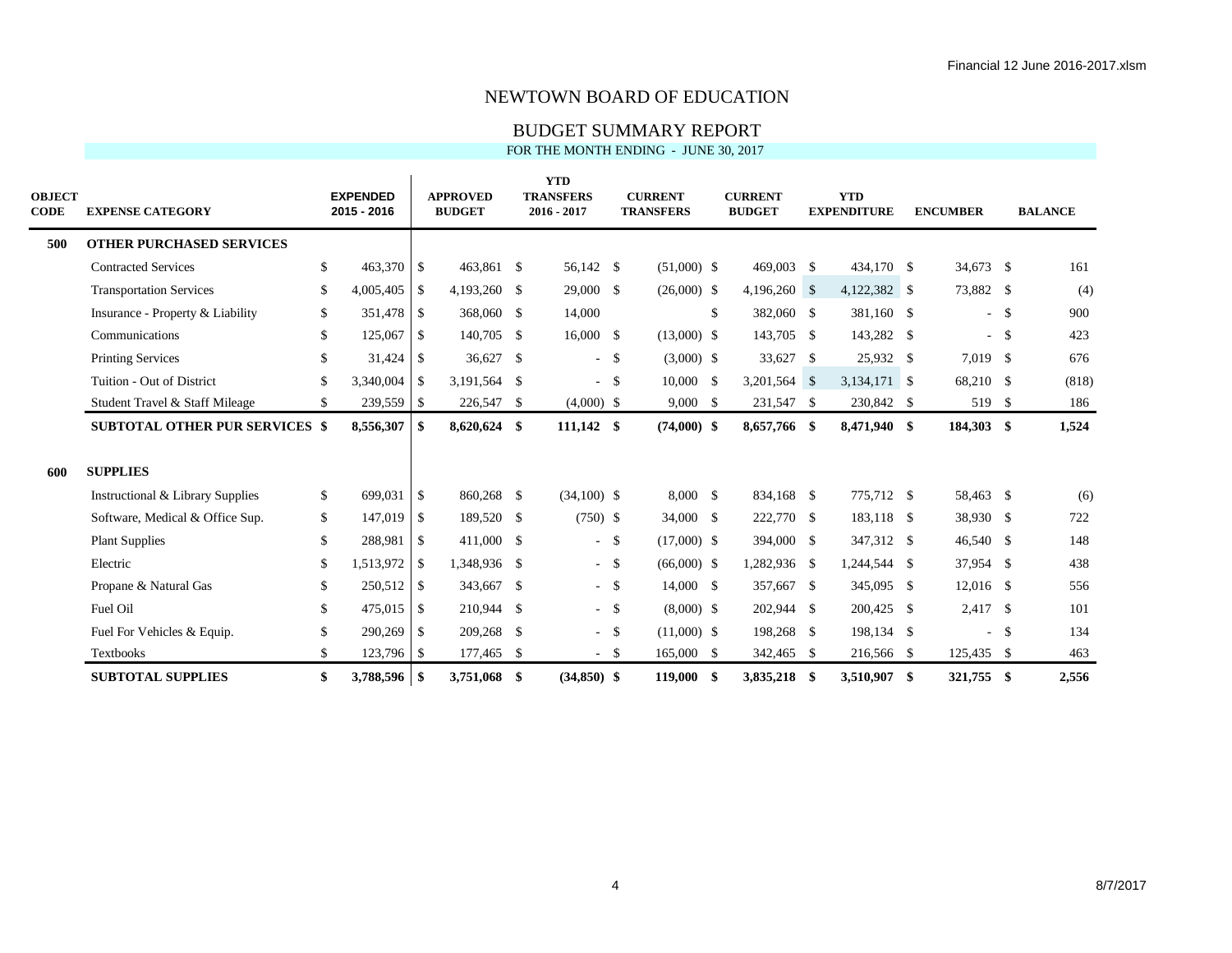#### BUDGET SUMMARY REPORT

| <b>OBJECT</b><br><b>CODE</b> | <b>EXPENSE CATEGORY</b>       | <b>EXPENDED</b><br>2015 - 2016 |     | <b>APPROVED</b><br><b>BUDGET</b> |      | <b>YTD</b><br><b>TRANSFERS</b><br>$2016 - 2017$ | <b>CURRENT</b><br><b>TRANSFERS</b> |        | <b>CURRENT</b><br><b>BUDGET</b> |      | <b>YTD</b><br><b>EXPENDITURE</b> |    | <b>ENCUMBER</b> |        | <b>BALANCE</b> |
|------------------------------|-------------------------------|--------------------------------|-----|----------------------------------|------|-------------------------------------------------|------------------------------------|--------|---------------------------------|------|----------------------------------|----|-----------------|--------|----------------|
| 700                          | <b>PROPERTY</b>               |                                |     |                                  |      |                                                 |                                    |        |                                 |      |                                  |    |                 |        |                |
|                              | Capital Improvements (Sewers) | \$                             |     | 124,177 \$                       |      | $-$ \$                                          | 95,000 \$                          |        | 219,177 \$                      |      | 218,541 \$                       |    |                 | $- S$  | 636            |
|                              | <b>Technology Equipment</b>   | \$<br>549,253                  | -\$ | 525,000 \$                       |      | $- S$                                           | $3,000 \quad$ \$                   |        | 528,000 \$                      |      | 490,620 \$                       |    | 37,740 \$       |        | (360)          |
|                              | Other Equipment               | \$<br>$47,090$ \$              |     | 66,449 \$                        |      | $-$ \$                                          | $62,000$ \$                        |        | 128,449 \$                      |      | 85,030 \$                        |    | $42,915$ \$     |        | 504            |
|                              | <b>SUBTOTAL PROPERTY</b>      | \$<br>$720,520$ \$             |     | 715,626 \$                       |      | $-$ \$                                          | $160,000$ \$                       |        | 875,626 \$                      |      | 794,192 \$                       |    | $80,655$ \$     |        | 780            |
| 800                          | <b>MISCELLANEOUS</b>          |                                |     |                                  |      |                                                 |                                    |        |                                 |      |                                  |    |                 |        |                |
|                              | Memberships                   | \$<br>$60,602$ \$              |     | 65,291 \$                        |      | $-$ \$                                          |                                    | $-$ \$ | 65,291 \$                       |      | $60,122$ \$                      |    |                 | $-$ \$ | 5,169          |
|                              | <b>SUBTOTAL MISCELLANEOUS</b> | \$<br>$60,602$   \$            |     | 65,291 \$                        |      | - \$                                            |                                    | - \$   | $65,291$ \$                     |      | $60,122$ \$                      |    |                 | - \$   | 5,169          |
|                              | <b>TOTAL LOCAL BUDGET</b>     | \$                             |     | 73,665,065                       | - \$ | $\blacksquare$                                  | \$<br>$\blacksquare$               | - \$   | 73,665,065                      | - SS | 68,720,415                       | -8 | 4,846,709 \$    |        | 97,942         |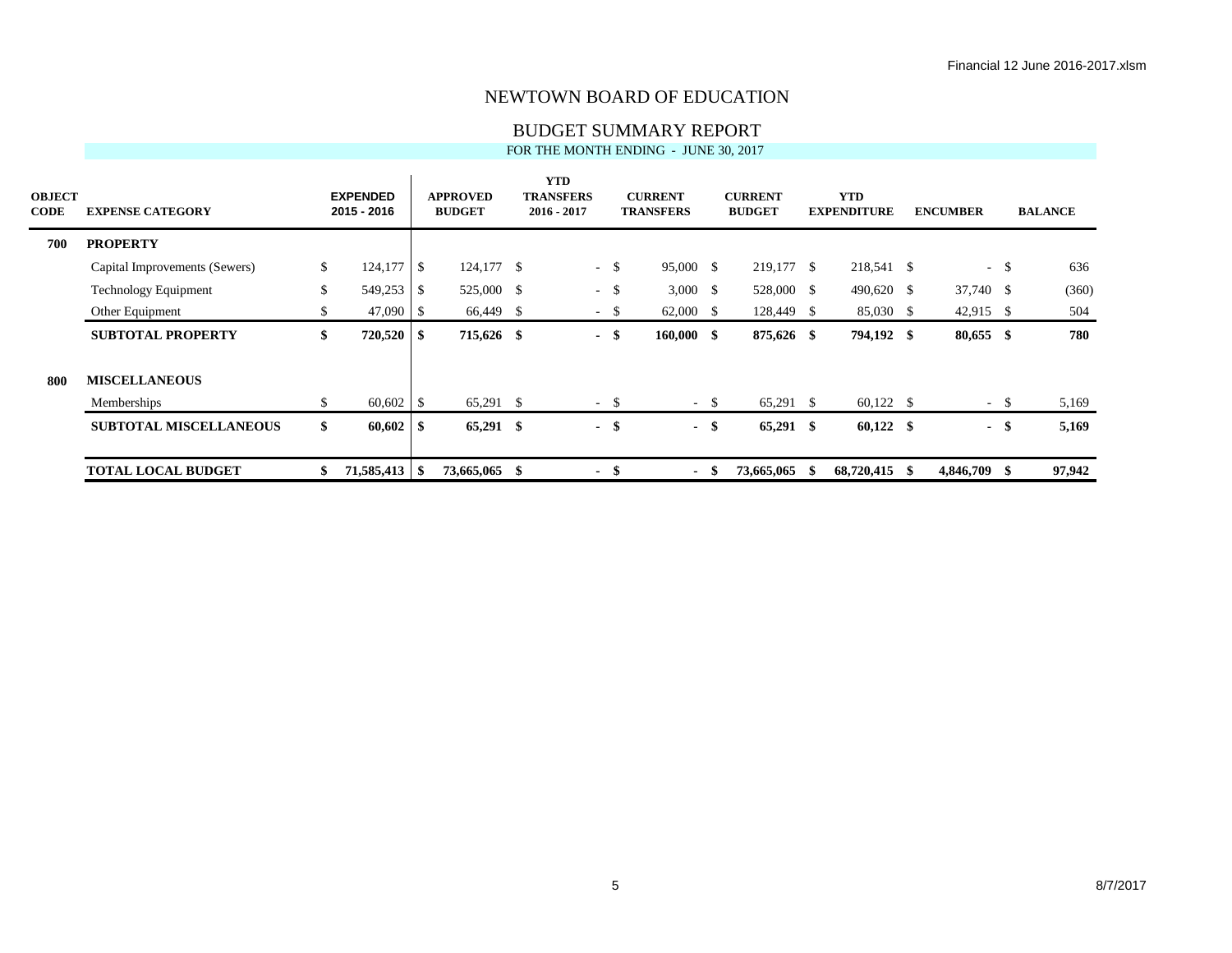#### BUDGET SUMMARY REPORT

| YTD<br><b>EXPENDED</b><br><b>APPROVED</b><br><b>TRANSFERS</b><br><b>OBJECT</b><br><b>CURRENT</b><br><b>CURRENT</b><br>YTD<br>2015 - 2016<br>CODE<br><b>BUDGET</b><br><b>BUDGET</b><br>2016 - 2017<br><b>TRANSFERS</b><br><b>EXPENDITURE</b><br><b>EXPENSE CATEGORY</b> | <b>ENCUMBER</b><br><b>BALANCE</b> |
|------------------------------------------------------------------------------------------------------------------------------------------------------------------------------------------------------------------------------------------------------------------------|-----------------------------------|

| <b>BOARD OF EDUCATION FEES &amp; CHARGES - SERVICES</b> | 2016-17<br><b>APPROVED</b><br><b>BUDGET</b> | <b>RECEIVED</b> | <b>BALANCE</b> | $\frac{0}{0}$<br><b>RECEIVED</b> |
|---------------------------------------------------------|---------------------------------------------|-----------------|----------------|----------------------------------|
| <b>LOCAL TUITION</b>                                    | \$30,800                                    | \$32,916        | $(\$2,116)$    | 106.87%                          |
| <b>HIGH SCHOOL FEES</b>                                 |                                             |                 |                |                                  |
| PAY FOR PARTICIPATION IN SPORTS                         | \$77,450                                    | \$77,450        | \$0            | 100.00%                          |
| <b>PARKING PERMITS</b>                                  | \$20,000                                    | \$20,000        | \$0            | 100.00%                          |
| <b>CHILD DEVELOPMENT</b>                                | \$8,000                                     | \$8,000         | \$0            | 100.00%                          |
|                                                         | \$105,450                                   | \$105,450       | \$0            | 100.00%                          |
| <b>MISCELLANEOUS FEES</b>                               | \$2,750                                     | \$4,452         | \$1,702        | 161.90%                          |
| TOTAL SCHOOL GENERATED FEES                             | \$139,000                                   | \$142,818       | (S3,818)       | 102.75%                          |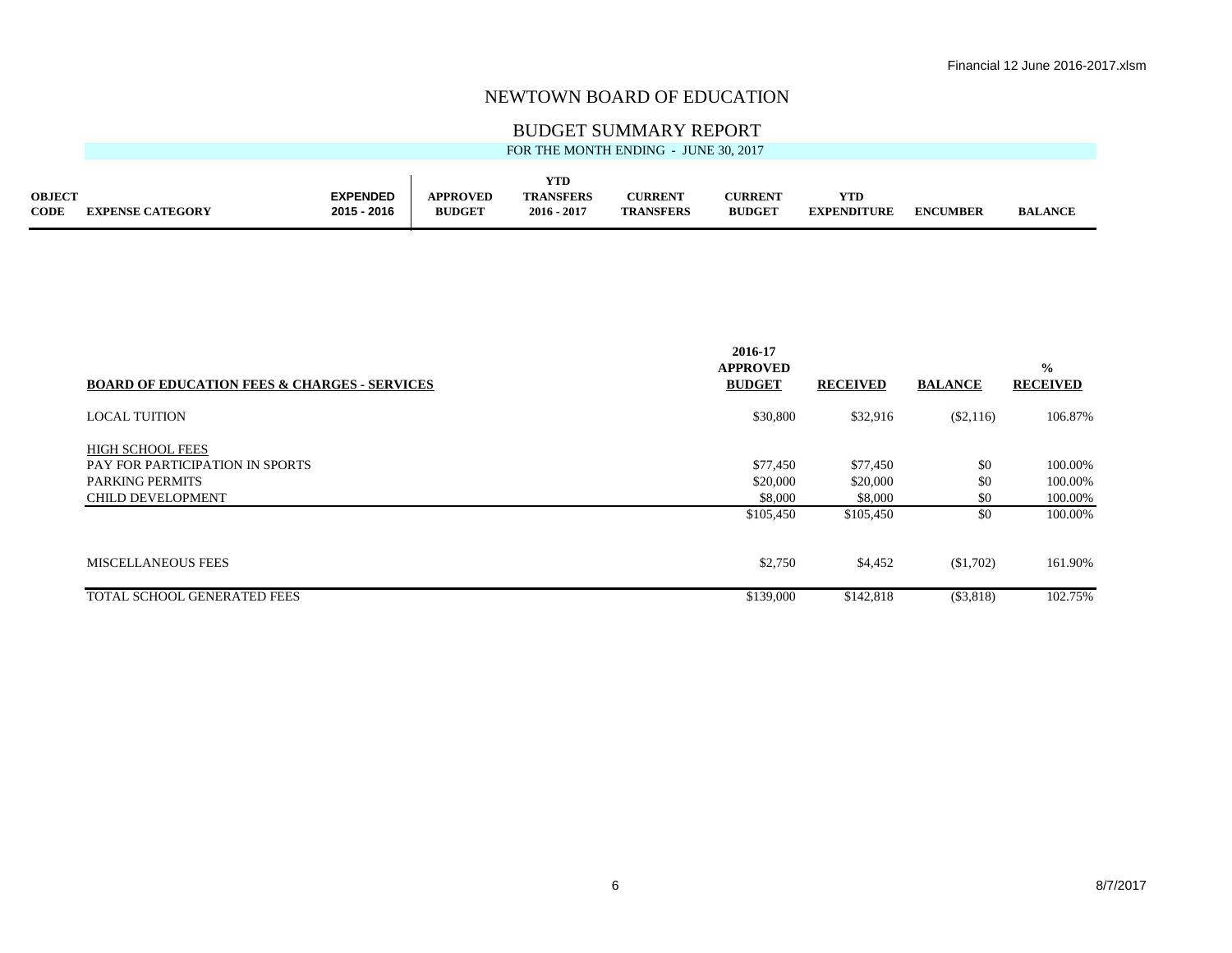## BUDGET SUMMARY REPORT

#### FOR THE MONTH ENDING - JUNE 30, 2017

 $\mathbf{r}$ 

#### **OFFSETTING REVENUE INCLUDED IN ANTICIPATED OBLIGATIONS**

|            | <b>OBJECT EXPENSE CATEGORY</b>                    |               | <b>BUDGETED</b>  |                |               |                  | 2ndANTICIPATED Less Than Budget |                                | <b>FINAL</b>     | <b>FEB RECEIVED</b>     | <b>MAY RECEIVED</b> |
|------------|---------------------------------------------------|---------------|------------------|----------------|---------------|------------------|---------------------------------|--------------------------------|------------------|-------------------------|---------------------|
| 100        | <b>SALARIES</b>                                   | <sup>\$</sup> | (91, 331)        |                | $\mathbb{S}$  | $(37,583)$ \$    | $(53,748)$ \$                   |                                | $(36,787)$ \$    | $(28,002)$ \$           | (8,785)             |
| 200        | <b>EMPLOYEE BENEFITS</b>                          | <sup>\$</sup> | ÷                |                | $\mathcal{S}$ | $-$ \$           |                                 | $\mathbf{\mathcal{S}}$         | $-$ \$           | $-5$                    | $\sim$              |
| 300        | PROFESSIONAL SERVICES                             | \$            | (71, 540)        |                | \$            | $(66,688)$ \$    | (4, 852)                        | \$                             | $(65,278)$ \$    | $(49,688)$ \$           | (15,590)            |
| 400        | PURCHASED PROPERTY SERV.                          | <sup>\$</sup> | $\sim$           |                | \$            |                  | $\mathbf{s}$                    | \$                             | $\overline{a}$   | $\mathbb{S}$            | \$                  |
| 500        | <b>OTHER PURCHASED SERVICES</b>                   | $\mathbf S$   | (1,470,522)      |                | $\mathcal{S}$ | $(1,431,102)$ \$ | (39, 420)                       | $\mathbb{S}$                   | $(1,400,868)$ \$ | $(1,066,273)$ \$        | (334, 595)          |
| 600        | <b>SUPPLIES</b>                                   | $\mathbf{\$}$ |                  |                | $\mathcal{S}$ |                  | - \$                            | \$                             |                  | $\mathcal{S}$           | - \$                |
| 700        | <b>PROPERTY</b>                                   | <sup>\$</sup> |                  |                | $\mathcal{S}$ |                  | \$                              | \$                             |                  | $\mathbb{S}$            | \$                  |
| 800        | <b>MISCELLANEOUS</b>                              | \$            |                  |                | \$            | $-$ \$           |                                 | $\mathbf S$                    |                  | -\$<br>$-$ \$           |                     |
|            | <b>TOTAL GENERAL FUND BUDGET</b>                  | \$            | $(1,633,393)$ \$ |                | \$            | $(1,535,373)$ \$ | $(98,020)$ \$                   |                                | $(1,502,933)$ \$ | $(1,143,963)$ \$        | (358,970)           |
|            |                                                   |               |                  |                |               |                  |                                 |                                |                  |                         |                     |
| 100        | <b>SALARIES</b><br><b>Administrative Salaries</b> | <sup>\$</sup> |                  |                | \$            |                  |                                 | \$                             |                  |                         |                     |
|            | Teachers & Specialists Salaries                   | \$            | (14,509)         |                | \$            |                  | (14,509)<br>$\mathbf{\hat{S}}$  | \$                             |                  | \$<br>$-5$              |                     |
|            | <b>Early Retirement</b>                           | \$            |                  |                | \$            |                  |                                 | \$                             |                  |                         |                     |
|            | Continuing Ed./Summer School                      |               |                  |                |               |                  |                                 | $\mathcal{S}$                  |                  |                         |                     |
|            | Homebound & Tutors Salaries                       |               |                  |                |               |                  |                                 |                                |                  |                         |                     |
|            | <b>Certified Substitutes</b>                      |               |                  |                | $\mathcal{S}$ |                  |                                 | $\mathcal{S}$                  |                  |                         |                     |
|            | Coaching/Activities                               |               |                  |                | <sup>\$</sup> |                  |                                 | $\mathcal{S}$                  |                  |                         |                     |
|            | Staff & Program Development                       | \$            |                  |                | $\mathcal{S}$ |                  |                                 | $\mathcal{S}$                  |                  |                         |                     |
|            | <b>CERTIFIED SALARIES</b>                         | $\mathbf{s}$  | $(14,509)$ \$    |                | -S            | $-5$             | (14,509)                        | $\mathbb{S}$                   | - \$             | $-$ \$                  |                     |
|            | Supervisors/Technology Salaries                   | \$            |                  |                | \$            |                  |                                 | $\mathbf{s}$                   |                  |                         |                     |
|            | Clerical & Secretarial salaries                   | \$            |                  |                | \$            |                  |                                 | \$                             |                  |                         |                     |
|            | <b>Educational Assistants</b>                     | $\mathcal{S}$ | (17, 599)        |                | \$            | $(15,346)$ \$    | (2,253)                         | $\mathbb{S}$                   | $(15,022)$ \$    | $(11, 434)$ \$          | (3,588)             |
|            | Nurses & Medical advisors                         |               | (1,807)          |                | $\mathcal{S}$ |                  | (1,807)<br>$\mathbf{\$}$        | $\mathbb{S}$                   |                  | $\mathcal{S}$<br>$-$ \$ |                     |
|            | Custodial & Maint Salaries                        |               |                  |                | \$            |                  |                                 | \$                             |                  |                         |                     |
|            | Non Certified Salary Adjustment                   |               |                  |                |               |                  |                                 | $\mathcal{S}$                  |                  |                         |                     |
|            | Career/Job salaries                               |               |                  |                | $\mathcal{S}$ |                  |                                 | $\mathcal{S}$                  |                  |                         |                     |
|            | <b>Special Education Svcs Salaries</b>            |               | (57, 416)        |                | <sup>\$</sup> | $(22, 237)$ \$   | (35, 179)                       | \$                             | $(21,765)$ \$    | $(16,568)$ \$           | (5,197)             |
|            | Attendance & Security Salaries                    |               |                  |                |               |                  |                                 | S                              |                  |                         | \$                  |
|            | Extra Work - Non-Cert                             |               |                  |                |               |                  |                                 | $\mathbb{S}$                   |                  |                         |                     |
|            | Custodial & Maint. Overtime                       |               |                  |                | \$.           |                  |                                 | -S                             |                  |                         |                     |
|            | Civic activities/Park & Rec                       | \$            |                  |                | \$            |                  |                                 | $\mathbf S$                    |                  |                         |                     |
|            | NON-CERTIFIED SALARIES                            | $\mathbb{S}$  | $(76,822)$ \$    |                | \$            | $(37,583)$ \$    | $(39,239)$ \$                   |                                | $(36,787)$ \$    | $(28,002)$ \$           | (8,785)             |
|            | <b>SUBTOTAL SALARIES</b>                          | $\mathbf{s}$  | $(91,331)$ \$    |                | \$            | $(37,583)$ \$    | $(53,748)$ \$                   |                                | $(36,787)$ \$    | $(28,002)$ \$           | (8,785)             |
| <b>200</b> | <b>EMPLOYEE BENEFITS</b>                          |               |                  |                |               |                  |                                 |                                |                  |                         |                     |
|            | <b>SUBTOTAL EMPLOYEE BENEFITS</b>                 | \$            | $-$ \$           | $\blacksquare$ | $\sqrt{3}$    | $-$ \$           |                                 | \$<br>$\overline{\phantom{a}}$ | $-$ \$           | $-$ \$                  |                     |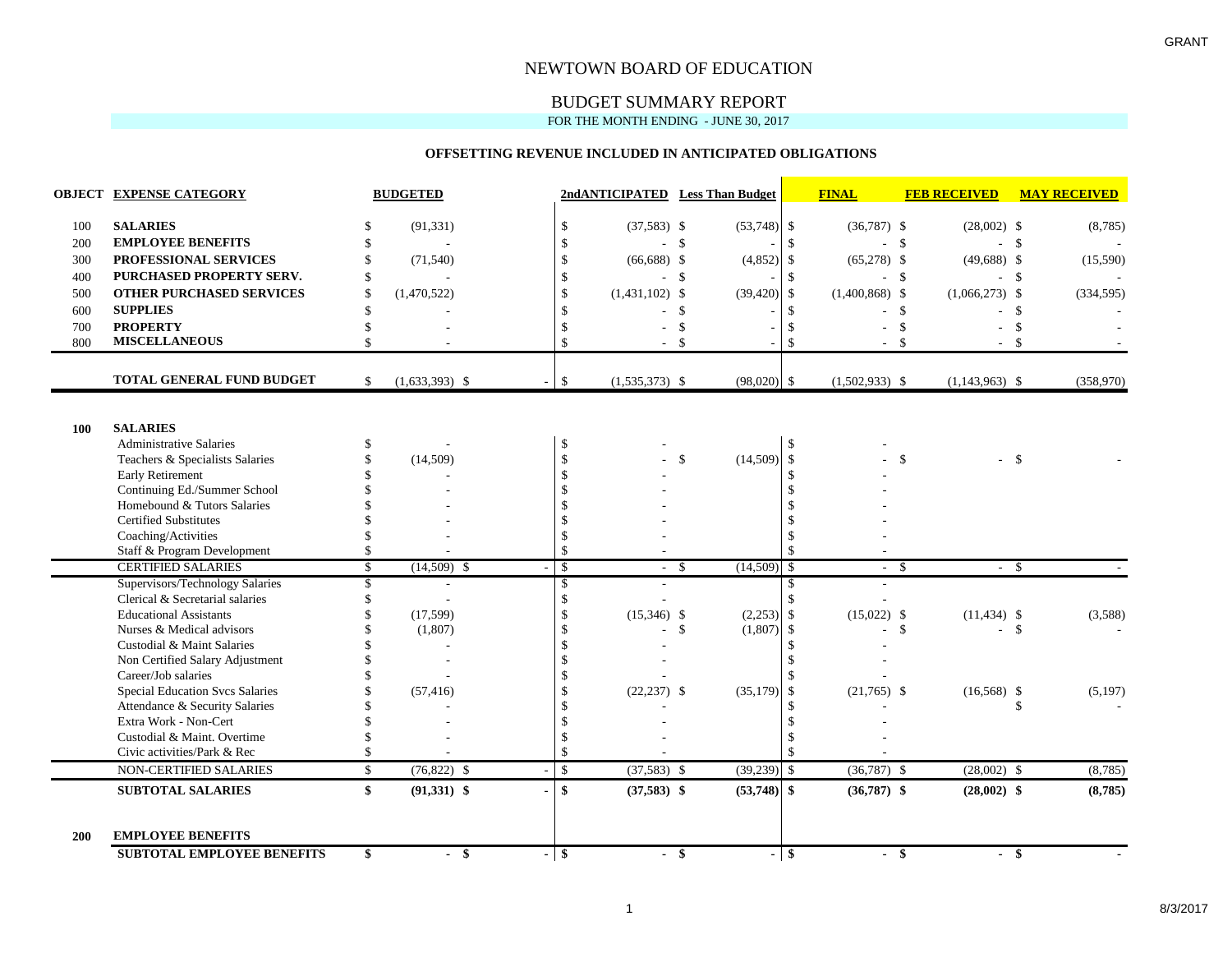#### FOR THE MONTH ENDING - JUNE 30, 2017

#### **OFFSETTING REVENUE INCLUDED IN ANTICIPATED OBLIGATIONS**

| 2ndANTICIPATED Less Than Budget |                |                    | <b>OBJECT EXPENSE CATEGORY</b>                        | <b>BUDGETED</b>  |                  |                | <b>FINAL</b>                   | <b>FEB RECEIVED</b> | <b>MAY RECEIVED</b>            |
|---------------------------------|----------------|--------------------|-------------------------------------------------------|------------------|------------------|----------------|--------------------------------|---------------------|--------------------------------|
| \$                              | (71, 540)      |                    | PROFESSIONAL SERVICES<br>Professional Services<br>\$  |                  | $(66,688)$ \$    | $(4,852)$ \$   | $(65,278)$ \$                  | $(49,688)$ \$       | (15,590)                       |
| $\mathbf{\hat{S}}$              |                | \$                 | Professional Educational Ser.                         |                  |                  |                | $\mathcal{S}$                  |                     | -\$                            |
| $\mathbf{s}$                    |                |                    | SUBTOTAL PROFESSIONAL SVCS<br>\$                      | $(71,540)$ \$    | $(66,688)$ \$    | $(4,852)$ \$   | $(65,278)$ \$                  | $(49,688)$ \$       | (15,590)                       |
|                                 |                |                    | <b>PURCHASED PROPERTY SVCS</b>                        |                  |                  |                |                                |                     |                                |
| \$                              |                |                    | $\mathbf{s}$<br><b>SUBTOTAL PUR. PROPERTY SER.</b>    | $-$ \$           |                  |                | $\mathbf{s}$                   | $-$ \$<br>$-$ \$    |                                |
|                                 |                |                    | <b>OTHER PURCHASED SERVICES</b>                       |                  |                  |                |                                |                     |                                |
| \$                              |                | \$.                | <b>Contracted Services</b>                            |                  |                  |                | -\$                            |                     | <sup>\$</sup>                  |
| \$                              | (333,870)      |                    | <b>Transportation Services</b>                        |                  | $(329, 490)$ \$  | (4,380)        | $(322, 531)$ \$<br>-\$         | $(245, 493)$ \$     | (77, 038)                      |
| $\mathbb{S}$                    |                |                    | Insurance - Property & Liability                      |                  |                  |                | -8                             |                     |                                |
| \$                              |                |                    | Communications                                        |                  |                  |                | $\mathbf{\hat{S}}$             |                     |                                |
| \$<br>\$                        | (1, 136, 652)  |                    | <b>Printing Services</b><br>Tuition - Out of District |                  | $(1,101,612)$ \$ | (35,040)       | -\$<br>$(1,078,337)$ \$<br>-\$ | $(820,780)$ \$      | (257, 557)                     |
| $\mathsf{\$}$<br>٠              | $\overline{a}$ | $\mathbf{\hat{S}}$ | Student Travel & Staff Mileage                        |                  |                  |                | $\mathcal{S}$                  |                     | \$<br>$\overline{\phantom{a}}$ |
|                                 |                |                    |                                                       |                  |                  |                |                                |                     |                                |
| $\mathbf{s}$                    |                |                    | SUBTOTAL OTHER PURCHASED SER.<br>\$                   | $(1,470,522)$ \$ | $(1,431,102)$ \$ | $(39, 420)$ \$ | $(1,400,868)$ \$               | $(1,066,273)$ \$    | (334, 595)                     |
|                                 |                |                    | <b>SUPPLIES</b>                                       |                  |                  |                |                                |                     |                                |
| \$                              |                | \$                 | <b>SUBTOTAL SUPPLIES</b>                              | $-$ \$           | $-$ \$           |                | \$                             | $-$ \$<br>$-$ \$    |                                |
|                                 |                |                    | <b>PROPERTY</b>                                       |                  |                  |                |                                |                     |                                |
| $\mathbf{s}$                    |                | \$                 | <b>SUBTOTAL PROPERTY</b>                              | $-$ \$           | $-$ \$           |                | -\$                            | $-$ \$<br>$-$ \$    |                                |
|                                 |                |                    | <b>MISCELLANEOUS</b>                                  |                  |                  |                |                                |                     |                                |
|                                 |                |                    | Memberships                                           |                  |                  |                | $\mathbf{\$}$                  |                     |                                |
| \$                              |                | \$                 | <b>SUBTOTAL MISCELLANEOUS</b>                         | $-$ \$           | $-$ \$           |                | -\$                            | $-$ \$<br>$-$ \$    |                                |
| $\mathbf{s}$                    |                |                    | <b>TOTAL LOCAL BUDGET</b><br>\$                       | $(1,633,393)$ \$ | $(1,535,373)$ \$ | $(98,020)$ \$  | $(1,502,933)$ \$               | $(1,143,963)$ \$    | (358,970)                      |
|                                 |                |                    |                                                       |                  |                  |                |                                |                     |                                |
| \$<br>(98,020)                  |                |                    | <b>Differences</b>                                    |                  |                  |                | \$<br>(32, 440)                |                     |                                |
|                                 |                |                    | <b>Total difference</b>                               |                  |                  |                | \$<br>(130, 460)               |                     |                                |
|                                 |                |                    |                                                       |                  |                  |                |                                |                     |                                |

Excess Cost and Agency placement Grants are budgeted at 75%.

The 1st Anticipated was at 77% on eligible expenditures for this year.

The Final Received is at 75.43% which equals (\$32,440) **less** in anticipated grant revenue than was previously estimated.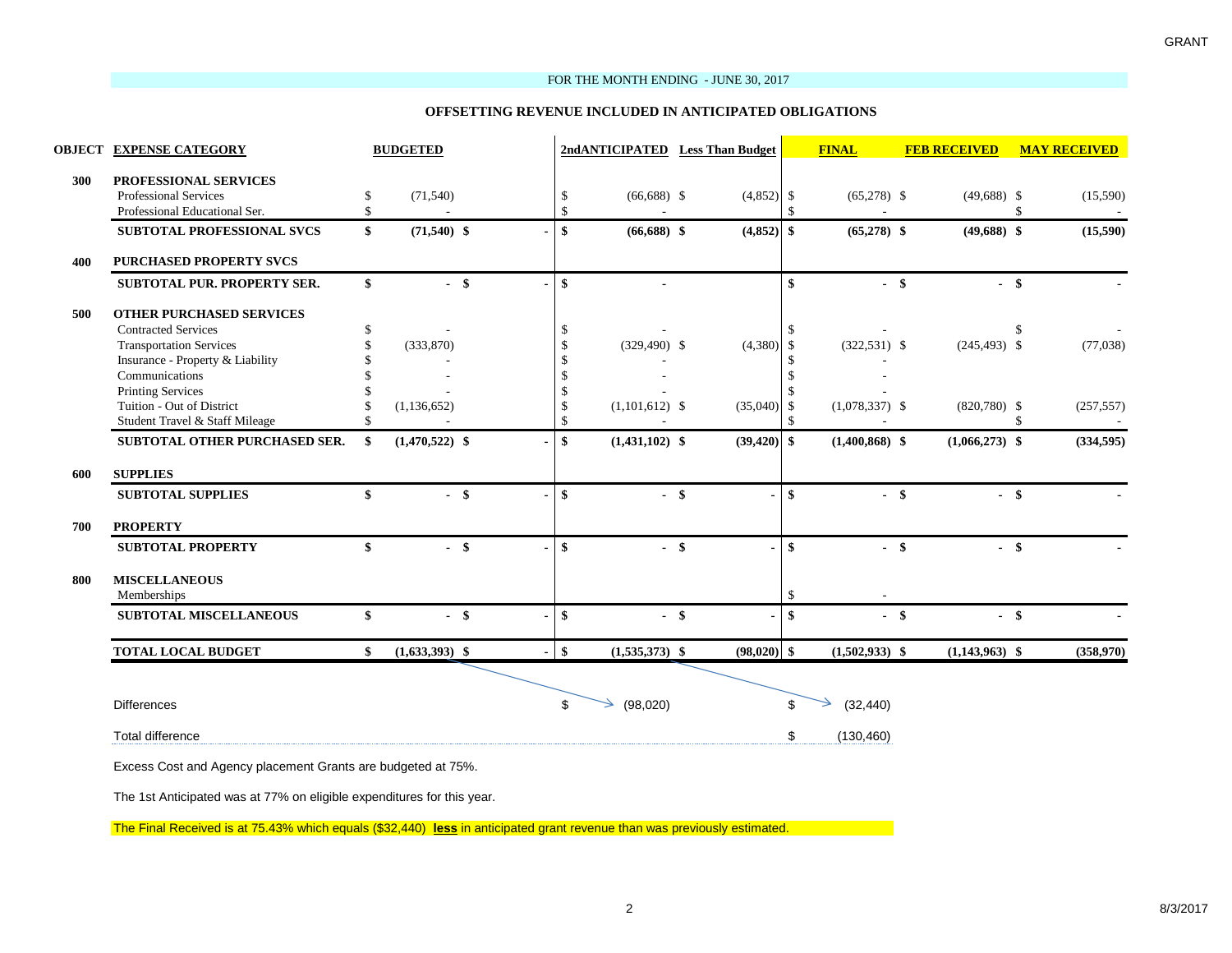# $2016 - 2017$ NEWTOWN BOARD OF EDUCATION FINAL TRANSFERS RECOMMENDED **FOR JUNE 30, 2017**

|       | <b>FROM</b>                                                                                                                                                                                                                                                                                                          | T <sub>O</sub>                                              |               |
|-------|----------------------------------------------------------------------------------------------------------------------------------------------------------------------------------------------------------------------------------------------------------------------------------------------------------------------|-------------------------------------------------------------|---------------|
| A M C | <b>CRIP</b><br>DES<br>TON<br>ODF<br>the contract of the contract of the contract of<br>the control of the control of the control of the control of the control of the control of the control of the control of the control of the control of the control of the control of the control of the control of the control | TION<br><b>CRIPT</b><br>$\overline{C}$ ODE.<br><b>IDESC</b> | <b>REASON</b> |

#### **ADMINISTRATIVE**

| \$20,000                                               | 100                             | <b>STAFF &amp; PROGRAM DEVELOPMENT</b>                                                                                                                               | 100 | <b>ADMINISTRATIVE SALARIES</b>              | TO COVER VACATION PAYOUT FOR RETIRING ADMINISTRATOR                       |
|--------------------------------------------------------|---------------------------------|----------------------------------------------------------------------------------------------------------------------------------------------------------------------|-----|---------------------------------------------|---------------------------------------------------------------------------|
| \$9,000                                                | 100                             | SPECIAL EDUCATION SERVICES SALARIES                                                                                                                                  | 100 | <b>ATTENDANCE &amp; SECURITY SALARIES</b>   | TO COVER HIGH SCHOOL DISCIPLINE AND SECURITY SALARIES FOR<br>THE YEAR     |
| \$40,000                                               | 100                             | <b>EDUCATIONAL ASSISTANTS</b>                                                                                                                                        | 100 | EXTRA WORK - NON-CERT.                      | TO COVER EXTRA WORK FOR THE DISTRICT AND CENTRAL OFFICE                   |
| \$27,000                                               | 100                             | <b>CUSTODIAL &amp; MAINTENANCE SALARIES</b>                                                                                                                          | 100 | <b>CUSTODIAL &amp; MAINTENANCE OVERTIME</b> | TO COVER CUSTODIAL OVERTIME                                               |
| \$13,000                                               | 200                             | UNEMPLOYMENT & EMPLOYEE ASSIST.                                                                                                                                      | 200 | <b>PENSIONS</b>                             | TO COVER PENSION COST FOR THE YEAR                                        |
| \$6,000<br>\$12,000<br>\$20,000<br>\$2,000<br>\$17,000 | 100<br>300<br>300<br>400<br>400 | CERTIFIED SUBSTITUTES<br><b>PROFESSIONAL SERVICES</b><br><b>PROFESSIONAL EDUCATIONAL SERVICES</b><br>BUILDINGS & GROUNDS SERVICES<br>RENTALS - BUILDINGS & EQUIPMENT | 400 | BUILDING, SITE & EMERGENCY REPAIRS          | FOR DISTRICT EMERGENCY REPAIRS                                            |
| \$6,000                                                | 400                             | BUILDINGS & GROUNDS SERVICES                                                                                                                                         | 400 | <b>EQUIPMENT REPAIRS</b>                    | FOR REPLACEMENT OF ATHLETIC LOCKERS AT THE HIGH SCHOOL                    |
| \$110,000<br>\$123,000<br>\$15,000                     | 100<br>100<br>100               | TEACHERS & SPECIALISTS SALARIES<br>HOMEBOUND & TUTORS SALARIES<br>CERTIFIED SUBSTITUTES                                                                              | 400 | <b>BUILDING &amp; SITE IMPROVEMENTS</b>     | TO COMPLETE PROJECTS REMOVED FROM 2017-18 BUDGET                          |
| \$10,000                                               | 100                             | TEACHERS & SPECIALISTS SALARIES                                                                                                                                      | 500 | TUITION - OUT OF DISTRICT                   | TO COVER JUNE COST OF OUT OF DISTRICT TUITION FOR SUMMER<br><b>SCHOOL</b> |
| \$9,000                                                | 500                             | <b>TRANSPORTATION SERVICES</b>                                                                                                                                       | 500 | STUDENT TRAVEL & STAFF MILEAGE              | FOR ADDITIONAL HIGH SCHOOL SPORTS TRAVEL                                  |
| \$8,000                                                | 600                             | <b>PLANT SUPPLIES</b>                                                                                                                                                | 600 | INSTRUCTIONAL & LIBRARY SUPPLIES            | TO PRE-PURCHASE INSTR. SUPPLIES FOR 2017-18                               |
| \$34,000                                               | 600                             | <b>ELECTRIC</b>                                                                                                                                                      | 600 | SOFTWARE, MEDICAL & OFFICE SUPPLIES         | TO PRE-PURCHASE SOFTWARE REMOVED FROM 2017-18 BUDGET                      |
| \$14,000                                               | 600                             | <b>ELECTRIC</b>                                                                                                                                                      | 600 | <b>PROPANE &amp; NATURAL GAS</b>            | FOR NATURAL GAS AT SANDY HOOK SCHOOL                                      |
|                                                        |                                 |                                                                                                                                                                      |     |                                             |                                                                           |

8/7/2017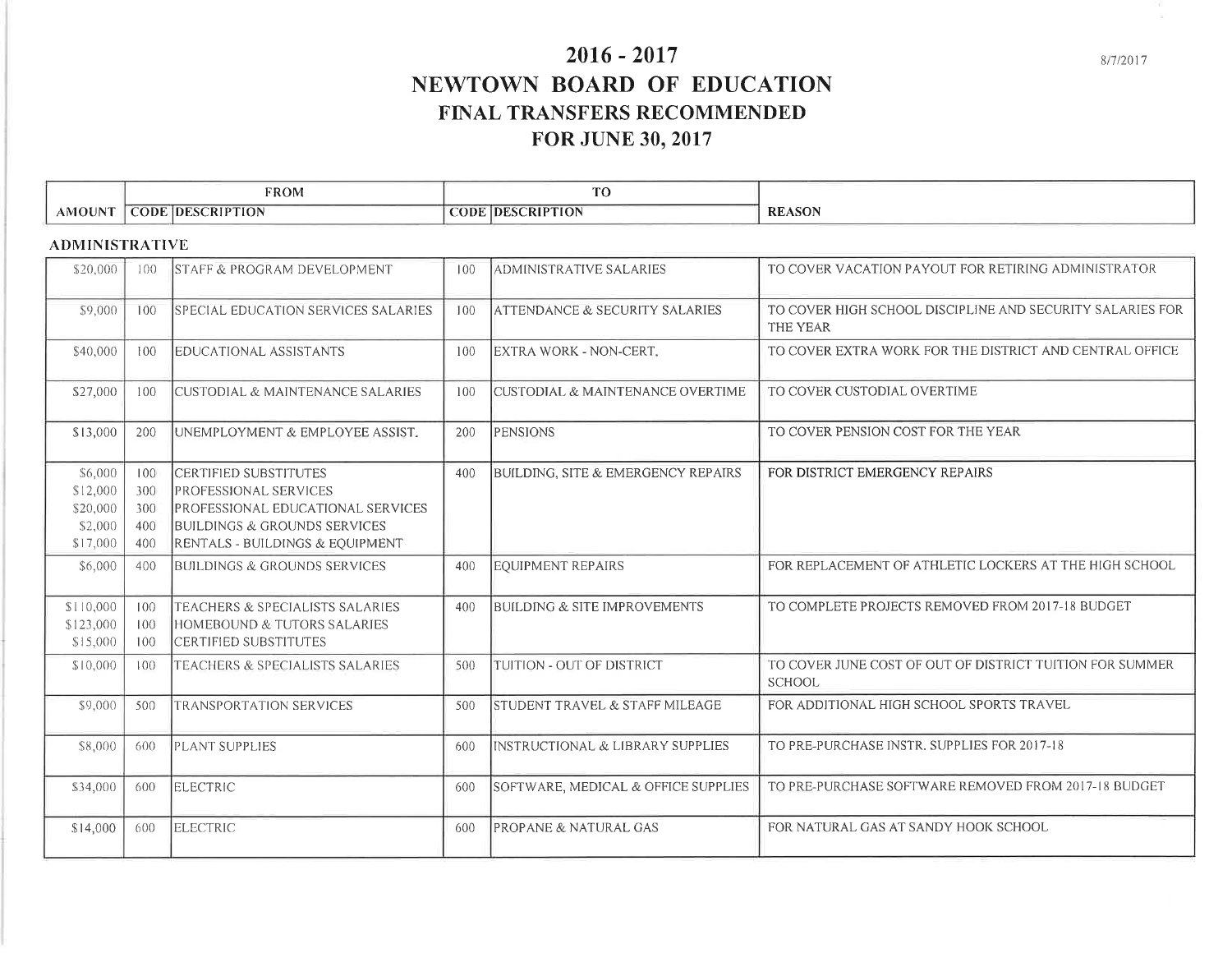# $2016 - 2017$ NEWTOWN BOARD OF EDUCATION FINAL TRANSFERS RECOMMENDED **FOR JUNE 30, 2017**

|               |     | <b>FROM</b>                           |     | T <sub>O</sub>                |                                                       |
|---------------|-----|---------------------------------------|-----|-------------------------------|-------------------------------------------------------|
| <b>AMOUNT</b> |     | <b>CODE DESCRIPTION</b>               |     | <b>CODE DESCRIPTION</b>       | <b>REASON</b>                                         |
| \$7,000       | 100 | SUPERVISORS/TECHNOLOGY SALARIES       | 600 | <b>TEXTBOOKS</b>              | TO PRE-PURCHASE TEXTBOOKS REMOVED FROM 2017-18 BUDGET |
| \$7,000       | 100 | CLERICAL & SECRETARIAL SALARIES       |     |                               |                                                       |
| \$16,000      | 100 | EDUCATIONAL ASSISTANTS                |     |                               |                                                       |
| \$5,000       | 100 | <b>INURSES &amp; MEDICAL ADVISORS</b> |     |                               |                                                       |
| \$1,000       | 100 | CUSTODIAL & MAINTENANCE SALARIES      |     |                               |                                                       |
| \$21,000      | 100 | CAREER/JOB SALARIES                   |     |                               |                                                       |
| \$25,000      | 100 | SPECIAL EDUCATION SERVICES SALARIES   |     |                               |                                                       |
| \$10,000      | 100 | CIVIC ACTIVITIES/PARK & REC.          |     |                               |                                                       |
| \$6,000       | 200 | MEDICAL & DENTAL EXPENSES             |     |                               |                                                       |
| \$9,000       | 200 | <b>FICA &amp; MEDICARE</b>            |     |                               |                                                       |
| \$12,000      | 200 | IUNEMPLOYMENT & EMPLOYEE ASSIST.      |     |                               |                                                       |
| \$9,000       | 600 | <b>PLANT SUPPLIES</b>                 |     |                               |                                                       |
| \$18,000      | 600 | <b>ELECTRIC</b>                       |     |                               |                                                       |
| \$8,000       | 600 | <b>FUEL OIL</b>                       |     |                               |                                                       |
| \$11,000      | 600 | FUEL FOR VEHICLES & EQUIP.            |     |                               |                                                       |
| \$11,000      | 300 | PROFESSIONAL SERVICES                 | 700 | CAPITAL IMPROVEMENTS (SEWERS) | TO PAY FINAL SEWER ASSESSMENTS REMOVED FROM 2017-18   |
| \$51,000      | 500 | CONTRACTED SERVICES                   |     |                               | <b>BUDGET</b>                                         |
| \$17,000      | 500 | TRANSPORTATION SERVICES               |     |                               |                                                       |
| \$13,000      | 500 | <b>COMMUNICATIONS</b>                 |     |                               |                                                       |
| \$3,000       | 500 | PRINTING SERVICES                     |     |                               |                                                       |
| \$3,000       | 300 | PROFESSIONAL SERVICES                 | 700 | TECHNOLOGY EQUIPMENT          | TO PRE-PURCHASE EQUIPMENT REMOVED FROM 2017-18 BUDGET |
|               |     |                                       |     |                               |                                                       |
| \$10,000      | 200 | UNEMPLOYMENT & EMPLOYEE ASSIST.       | 700 | <b>OTHER EQUIPMENT</b>        | TO PRE-PURCHASE EQUIPMENT REMOVED FROM 2017-18 BUDGET |
| \$6,000       | 200 | <b>WORKERS COMPENSATION</b>           |     |                               |                                                       |
| \$46,000      | 300 | PROFESSIONAL SERVICES                 |     |                               |                                                       |

8/7/2017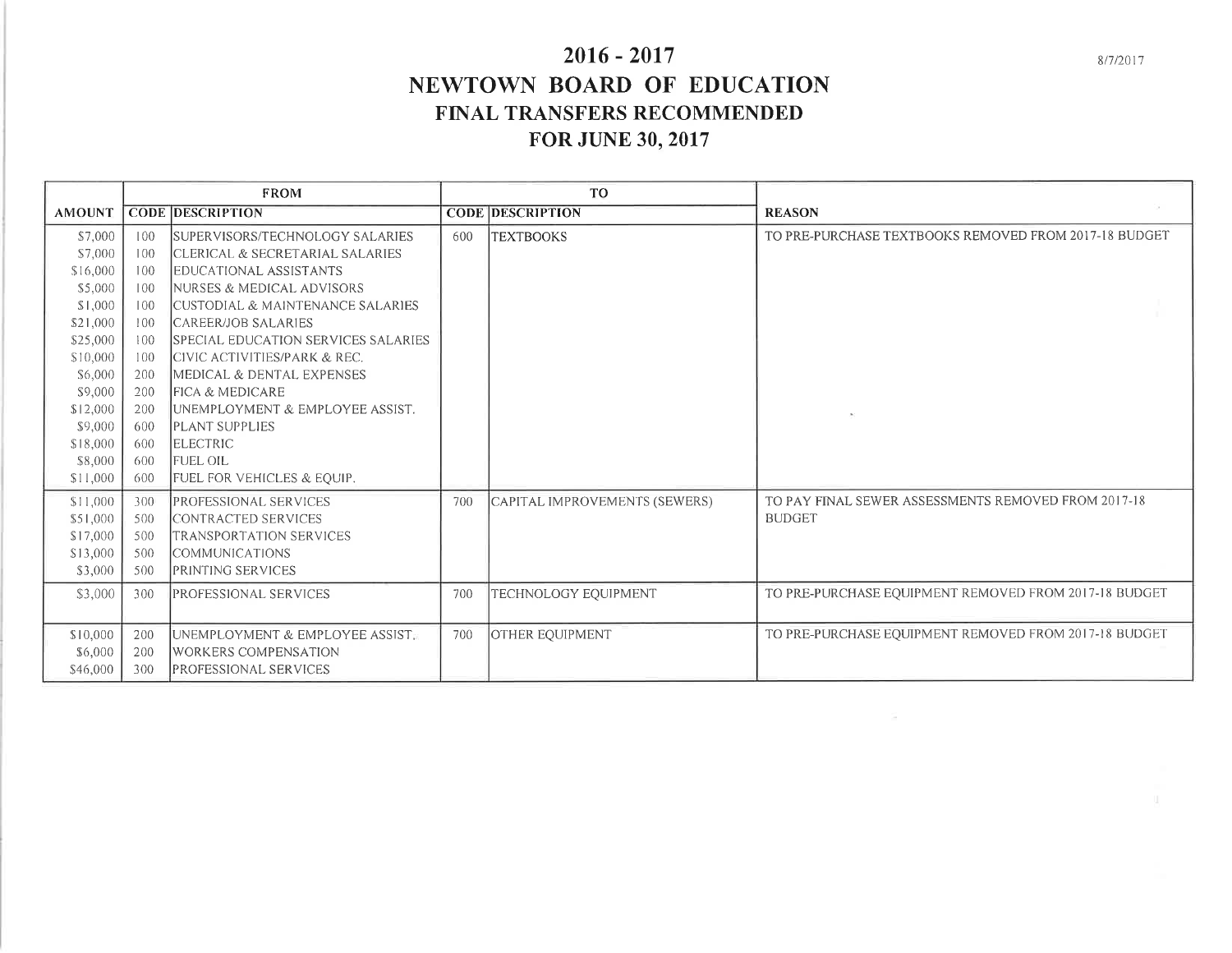#### **NEWTOWN PUBLIC SCHOOLS NEWTOWN, CONNECTICUT**

| FY 2017 BUILDING & SITE MAINTENANCE PROJECTS -            | <b>Budgeted</b>   |                           |                         | <b>Actual</b> |               | <b>Balance</b> |
|-----------------------------------------------------------|-------------------|---------------------------|-------------------------|---------------|---------------|----------------|
| Acct #1-001-90-094-3501-0000                              |                   |                           |                         |               |               |                |
| <b>HAWLEY SCHOOL</b>                                      |                   |                           |                         |               |               |                |
| REPLACE CARPETING IN LIBRARY AND MAIN OFFICE              | \$<br>18,000      |                           | \$                      | 21,881        | \$            | (3,881)        |
| PAVE DRIVE REAR 48 WING TO ESCAPE PATH                    | \$<br>25,000      |                           | \$                      | 24,500        | \$            | 500            |
|                                                           |                   |                           |                         |               |               |                |
|                                                           | \$<br>43,000      | \$                        | \$                      | 46,381        | \$            | (3, 381)       |
| Acct #1-001-90-094-3502-0000                              |                   |                           |                         |               |               |                |
| <b>SANDY HOOK SCHOOL</b>                                  |                   |                           |                         |               |               |                |
| <b>NONE</b>                                               | \$                |                           | \$                      |               | \$            |                |
|                                                           | \$                | \$                        | \$                      |               | \$            |                |
| Acct #1-001-90-094-3503-0000                              |                   |                           |                         |               |               |                |
| <b>MIDDLE GATE SCHOOL</b>                                 |                   |                           |                         |               |               |                |
| REPLACE STAGE LIGHTING                                    | \$<br>6,000       |                           | \$                      | 6,000         | \$            |                |
| REPAINT OVERHANGS AT ENTRANCES                            | \$<br>15,000      |                           | \$                      | 12,000        | \$            | 3,000          |
| <b>DUCTLESS SPLITS - LIBRARY</b>                          | \$                |                           | \$                      | 23,500        | $\mathcal{S}$ | (23, 500)      |
|                                                           |                   |                           |                         |               |               |                |
|                                                           | \$<br>$21,000$ \$ |                           | \$                      | 41,500        | \$            | (20, 500)      |
| Acct #1-001-90-094-3504-0000                              |                   |                           |                         |               |               |                |
| <b>HEAD O'MEADOW SCHOOL</b>                               |                   |                           |                         |               |               |                |
| REPAIR PAVING AND INSTALL CURBING NEXT TO CATCH BASIN     | \$<br>15,000      |                           | \$                      | 18,243        | \$            | (3, 243)       |
| DECOMMISION PRESSURIZED WATER VESSEL / INSTALL VFD MOTORS | \$                |                           | \$                      | 44,000        | \$            | (44,000)       |
|                                                           |                   |                           |                         | 62,243        |               |                |
|                                                           | \$<br>$15,000$ \$ |                           | \$                      |               | \$            | (47, 243)      |
| Acct #1-001-90-094-3505-0000                              |                   |                           |                         |               |               |                |
| <b>REED INTERMEDIATE SCHOOL</b>                           |                   |                           |                         |               |               |                |
| REPLACE CAFÉ' SOUND SYSTEM                                | \$<br>22,000      |                           | \$                      | 21,324        | \$            | 676            |
| SCRAPE AND PAINT EXTERIOR LINTELS - WINDOWS AND DOORS     | \$                | $\boldsymbol{\mathsf{S}}$ | \$                      | 30,000        | \$            | (30,000)       |
| REFINISH HARDWOOD STAGE AND STAIRS                        | \$                | \$                        | \$                      | 18,000        | \$            | (18,000)       |
|                                                           | \$<br>22,000 \$   |                           | $\sqrt[6]{\frac{1}{2}}$ | 69,324 \$     |               | (47, 324)      |
|                                                           |                   |                           |                         |               |               |                |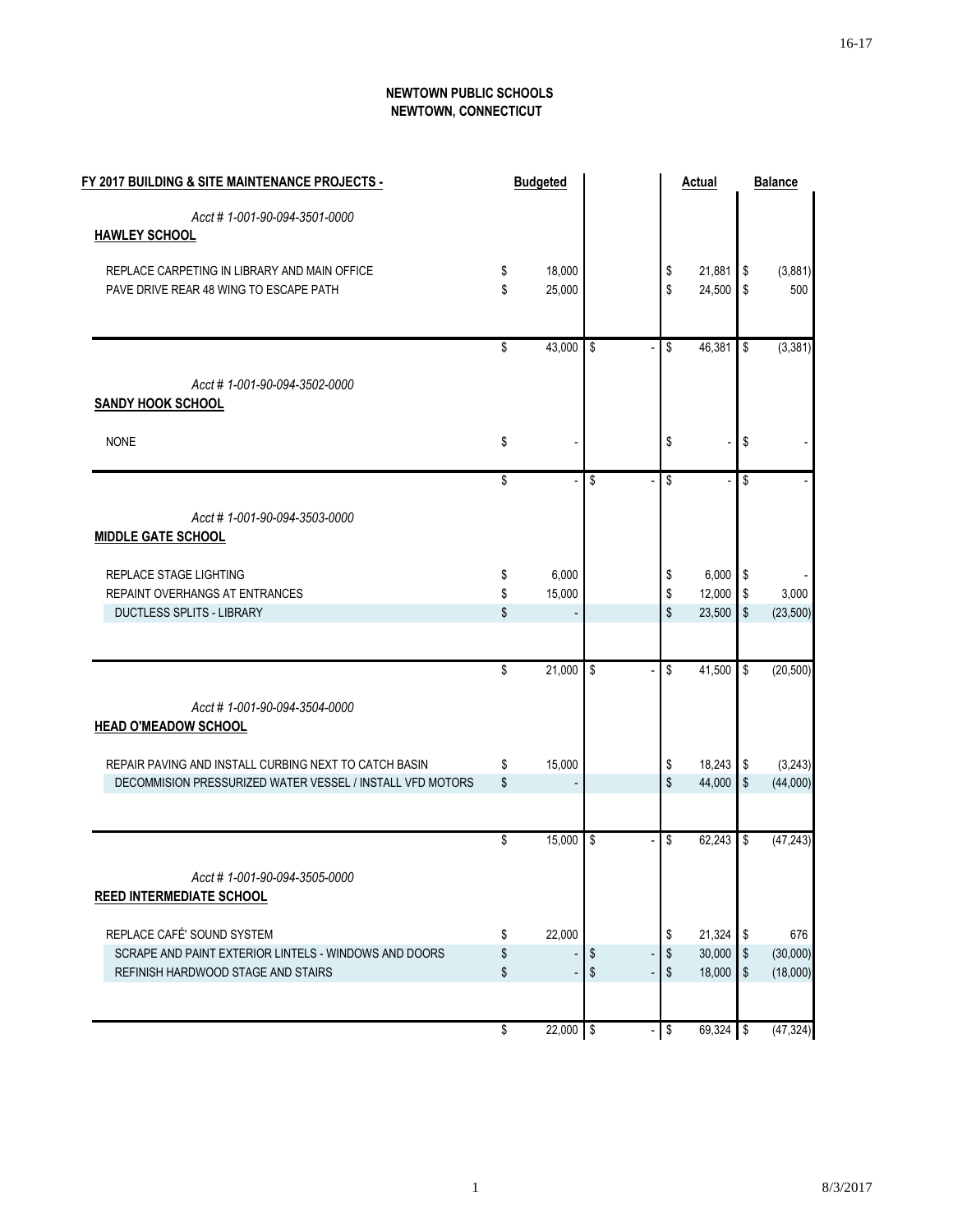#### **NEWTOWN PUBLIC SCHOOLS NEWTOWN, CONNECTICUT**

| FY 2017 BUILDING & SITE MAINTENANCE PROJECTS -        | <b>Budgeted</b> |    |    | Actual     |                         | <b>Balance</b> |
|-------------------------------------------------------|-----------------|----|----|------------|-------------------------|----------------|
| Acct #1-001-90-094-3506-0000                          |                 |    |    |            |                         |                |
| <b>MIDDLE SCHOOL</b>                                  |                 |    |    |            |                         |                |
| <b>INSTALL TWO CARD ACCESS READERS</b>                | \$<br>6,000     |    | \$ | $7,513$ \$ |                         | (1, 513)       |
| UPGRADE C-WING BATHROOMS - MAIN FLOOR                 | \$<br>18,000    |    | \$ | 16,613     | \$                      | 1,387          |
| REPLACE STAIR TREADS AT A-WING FRONT STAIR            | \$<br>10,000    |    | \$ | 7,300      | \$                      | 2,700          |
| REMOVE 2000 GALLON OIL TANK                           | \$<br>10,000    |    | \$ | 10,000     | $\sqrt{2}$              |                |
| REPLAGE A GYM SOUND SYSTEM                            | \$              | \$ | \$ | 8,188      | $\sqrt{2}$              | (8, 188)       |
| REPLACE CAFÉ' SOUND SYSTEM                            | \$              | \$ | \$ | 10,482     | $\,$                    | (10, 482)      |
| INSTALL CURBING AND PAVING AT C WING - DETERIORATED   | \$              | \$ | \$ | 49,000     | \$                      | (49,000)       |
|                                                       |                 |    |    |            |                         |                |
|                                                       | \$<br>44,000    | \$ | \$ | 109,096    | \$                      | (65,096)       |
| Acct #1-01-90-094-3507-0000                           |                 |    |    |            |                         |                |
| <b>HIGH SCHOOL</b>                                    |                 |    |    |            |                         |                |
| REPAINT LOCKERS - MULTI YEAR PROJECT                  | \$<br>15,000    |    | \$ | 15,000     | \$                      |                |
| REPLACE STAIR TREADS / LANDING C-WING STAIRWELL       | \$<br>10,000    |    | \$ | 9,278      | Ŝ.                      | 722            |
| REPLACE AUTO CHLORINATOR - SWIMMING POOL              | \$<br>12,000    |    | \$ | 11,420 \$  |                         | 580            |
| REPLACE BRADLEY SINKS - BOYS LOCKER ROOM IMPROVEMENTS | \$<br>10,000    |    | \$ | 10,700     | \$                      | (700)          |
| REPLACE STAIR TREADS / LANDING B-WING FRONT           | \$              |    | \$ | 10,000     | $\sqrt[6]{\frac{1}{2}}$ | (10,000)       |
| REPAINT LOCKERS - MULTI YEAR PROJECT                  | \$              |    | \$ | 15,000     | \$                      | (15,000)       |
| <b>REPLACE LOBBY FLOORING</b>                         | \$              |    | \$ | 40,000     | \$                      | (40,000)       |
|                                                       |                 |    |    |            |                         |                |
|                                                       | \$<br>47,000    | \$ | \$ | 111,398    | \$                      | (64, 398)      |
| Acct #1-001-90-094-3508-0000                          |                 |    |    |            |                         |                |
| <b>SYSTEM WIDE</b>                                    |                 |    |    |            |                         |                |
| <b>NONE</b>                                           | \$              |    |    |            | \$                      |                |
|                                                       |                 |    |    |            |                         |                |
|                                                       | \$              | \$ | \$ |            | \$                      |                |
|                                                       |                 |    |    |            |                         |                |
| <b>TOTAL BUILDING &amp; SITE MAINTENANCE PROJECTS</b> | \$<br>192,000   | S. | \$ | 439,942    | \$                      | (247, 942)     |

2017-18 Projects \$ 248,169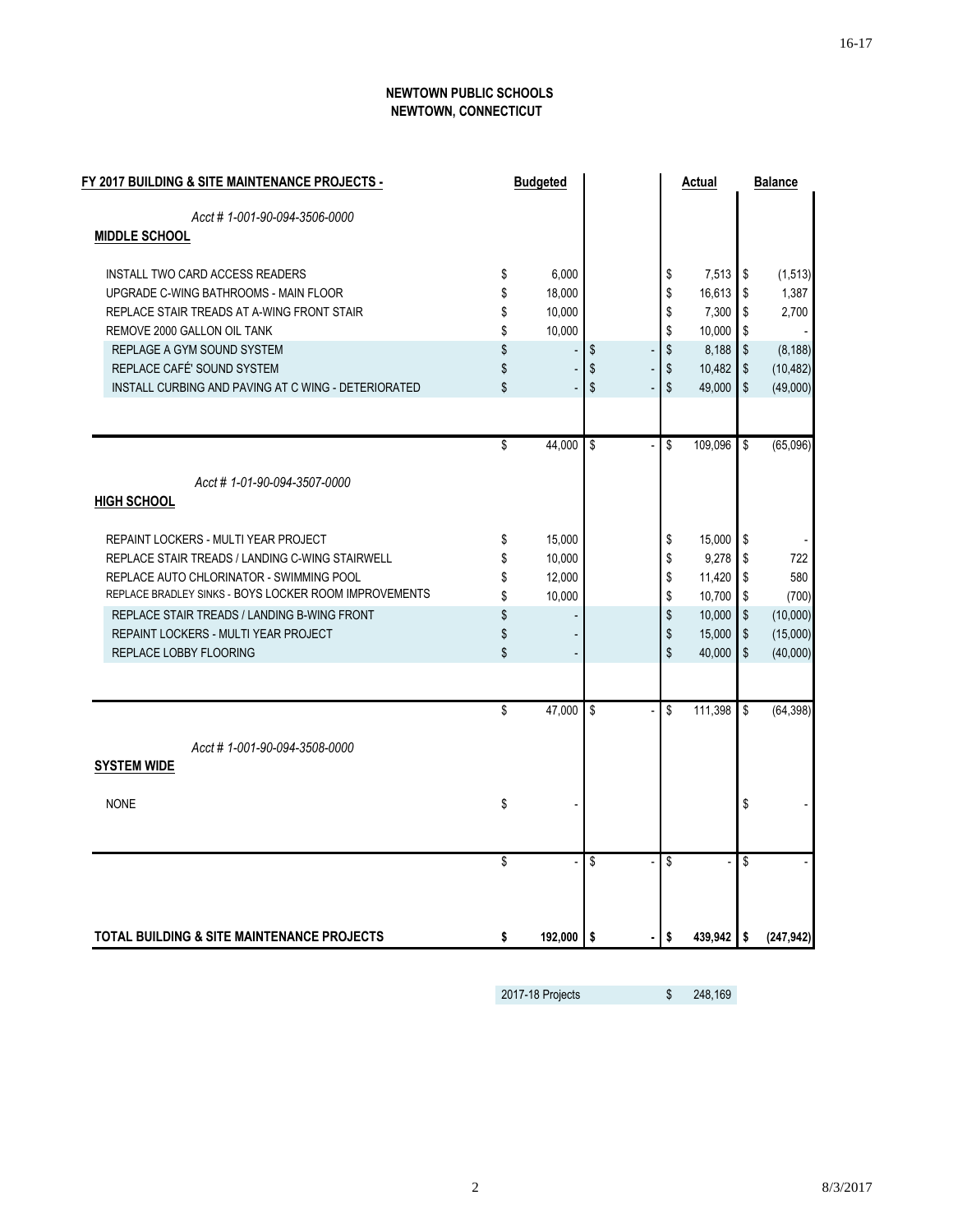# 2016-17 GIFT FUNDS ACTIVITY AND BALANCE

 $6/30/2017$ 

| <b>Acnt Desc</b>                | <b>Starting Balance</b> | <b>Receipts</b> | Exp. & Enc.  | <b>Transfers</b> | <b>Ending Balance</b> |
|---------------------------------|-------------------------|-----------------|--------------|------------------|-----------------------|
| <b>DISTRICT</b>                 |                         |                 |              |                  |                       |
| <b>GENERAL DONATIONS</b>        | \$15,811.63             | \$0.01          | \$11,097.61  |                  | \$4,714.03            |
| <b>MUSIC</b>                    | \$9,500.00              | \$0.00          | \$3,840.00   |                  | \$5,660.00            |
| <b>SCHOOL LIBRARIES</b>         | \$450.60                | \$0.00          | \$250.00     |                  | \$200.60              |
| <b>BOOKS</b>                    | \$1,500.00              | \$0.00          | \$0.00       |                  | \$1,500.00            |
| MENTAL HEALTH SUPPORT           | \$0.00                  | \$10,000.00     | \$10,000.00  |                  | \$0.00                |
| CHARTWELLS SCHOLARSHIP          | \$2,000.00              | \$0.00          | \$2,000.00   |                  | \$0.00                |
| CHARTWELLS NUTRITION GRANT      | \$4,757.41              | \$0.00          | \$1,000.00   |                  | \$3,757.41            |
| <b>CULTURAL EVENT</b>           | \$1,052.00              | \$0.00          | \$0.00       |                  | \$1,052.00            |
| <b>CHILDREN</b>                 | \$2,995.00              | \$0.00          | \$0.00       |                  | \$2,995.00            |
| <b>BUTTERFLY BUSHES/FLOWERS</b> | \$50.00                 | \$10.00         | \$0.00       |                  | \$60.00               |
| RECOVERY FOR NEWTOWN STUDENTS   | \$6,523.93              | \$0.00          | \$0.00       |                  | \$6,523.93            |
|                                 | \$44,640.57             | \$10,010.01     | \$28,187.61  | \$0.00           | \$26,462.97           |
| SANDY HOOK SCHOOL               |                         |                 |              |                  |                       |
| S.H. GENERAL                    | \$32,364.18             | \$915.00        | \$32,361.14  | (\$1.67)         | \$916.37              |
| S.H. TEACHERS                   | \$900.00                | \$0.00          | \$900.00     |                  | \$0.00                |
| S.H. MUSIC                      | \$60.92                 | \$0.00          | \$62.59      | \$1.67           | \$0.00                |
| S.H. PHYSICAL ED.               | \$8,954.64              | \$0.00          | \$8,948.07   |                  | \$6.57                |
| S.H. LIBRARY MEDIA              | \$820.80                | \$0.00          | \$820.80     |                  | \$0.00                |
| S.H. CLASSROOM                  | \$1,919.71              | \$0.00          | \$1,084.02   |                  | \$835.69              |
| S.H. COUNSELING                 | \$854.26                | \$0.00          | \$410.76     |                  | \$443.50              |
| S.H. PTA                        | \$137.15                | \$0.00          | \$0.00       | (\$137.15)       | \$0.00                |
| S.H. CELEBRATION OF LIFE        | \$500.00                | \$0.00          | \$500.00     |                  | \$0.00                |
|                                 | \$46,511.66             | \$915.00        | \$45,087.38  | (\$137.15)       | \$2,202.13            |
| <b>SECURITY</b>                 |                         |                 |              |                  |                       |
| <b>SECURITY</b>                 | \$14,821.85             | \$0.00          | \$1,521.20   |                  | \$13,300.65           |
|                                 | \$14,821.85             | \$0.00          | \$1,521.20   | \$0.00           | \$13,300.65           |
| <b>BUILDINGS &amp; GROUNDS</b>  |                         |                 |              |                  |                       |
| B&G - S.H. PROJECT              | \$131,066.04            | \$1,300.00      | \$67,584.26  | $(\$64,781.78)$  | \$0.00                |
| B&G - S.H. REPAIRS              | \$1,000.00              | \$0.00          | \$1,000.00   |                  | \$0.00                |
| B&G - S.H. PLAYGROUND           | \$650.00                | \$0.00          | \$650.00     |                  | \$0.00                |
|                                 | \$132,716.04            | \$1,300.00      | \$69,234.26  | $(\$64,781.78)$  | \$0.00                |
| <b>TOTAL</b>                    | \$238,690.12            | \$12,225.01     | \$144,030.45 | $(\$64,918.93)$  | \$41,965.75           |